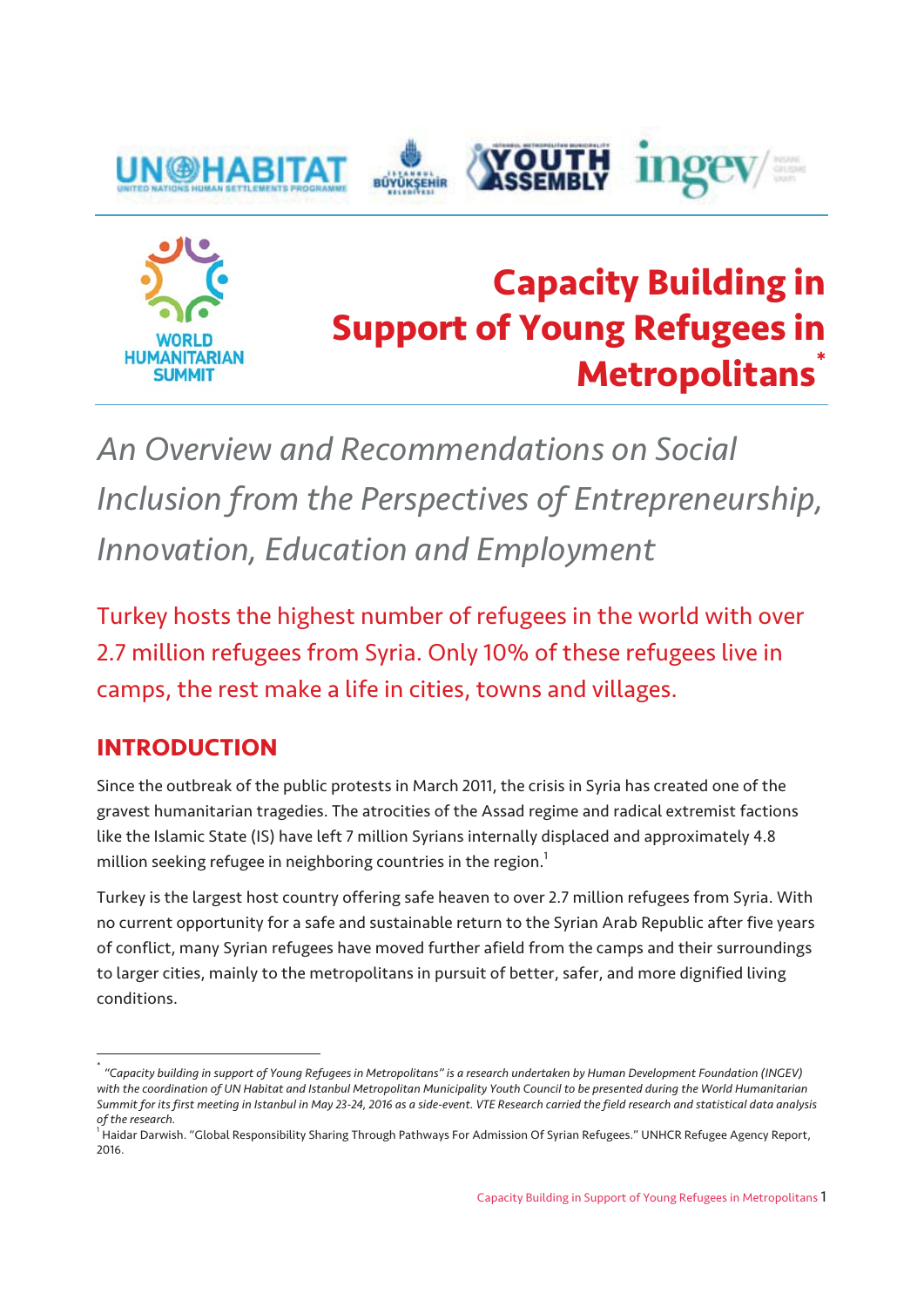In March 2016, Turkey's Deputy Prime Minister declared that only 10 percent of the refugees live in camps. $^2$  The remaining 90 percent make their lives in cities, towns, and villages. The refugees who have chosen to reside in urban areas face different and direr challenges than those who stay in camps. Since they are more dispersed, their access to various public and social support mechanisms is limited, which makes them more vulnerable as opposed to those who stayed in the camps.

After Urfa, an urban capital in southeast Turkey with the highest number of settlements, Istanbul hosts the second highest urban population of refugees in the country, with an estimated 400,000 Syrians alone (excluding unregistered refugees). Based on the estimation, half of the settled refugees consist of youth between the ages of 12 to 24, who have joined or will join the ranks of a social enclave within the urban poor demographic.<sup>3</sup>

The influx of refugees into the major cities has imposed enormous challenges on the host communities. The social tensions that are predominantly associated with competition for already limited resources (housing, job opportunities, education, etc.) and perceptions between host communities and refugees make up the majority of challenges. The increased arrival of Syrian refugees to metropolitan areas has led to a weakening of the local communities' ability to absorb population growth. Furthermore, competition for resources has skyrocketed.

With youth employment affecting over one in five young people and the labor market suffering from widespread informality and low-quality jobs, the competition fueled by Syrian refugees inevitably exacerbated social discontent and tensions between the refugees and host communities.<sup>4</sup> Concomitantly, social inclusion efforts are vital in such crisis management strategies. Stripped from these strategies, communities are destined to descend into entrenched social tensions, crime, trafficking, forced marriages, human right violations, radicalization, and ultimately violent conflict.

For major cities, efforts to decrease social polarization and manage diversity rely on the bedrock social policies of public education, health care, housing and income support, which are the major components for social integration. These components are usually the responsibility of national and local governments. However, perceived lack of available and clearly defined channels of communications between the Syrian refugees and official bodies, from local authorities to the central government, preclude the effectiveness of such efforts of social inclusion.

Social inclusion depends on the quality of the countless interactions that occur among individuals, social groups, and institutions that exist in the city. Municipalities are the frontlines and critical players in the response to the Syrian crisis and are facing an additional burden, having struggled to meet people's needs even before the crisis. Faced with issues such as greater competition for jobs, higher housing costs, increased pressure on service delivery systems, increasing insecurity and loss of

<sup>&</sup>lt;sup>2</sup> Hürriyet Gazetesi, 10 Mart 2016. "Başbakan Yardımcısı Akdoğan Suriyeli mülteci sayısını açıkladı." http://www.hurriyet.com.tr/basbakanyardimcisi-akdogan-suriyeli-multeci-sayisini-acikladi-40066605. Accessed on May 4, 2016. 3

 $^3$  According to the data collected by UNHCR, 52% of the Syrian refugees in Turkey are under the age of 18, where young women constitute almost half of the given ratio. Syrian Regional Refugee Response, Inter-Agency Information Portal. UNHCR.

http://data.unhcr.org/syrianrefugees/country.php?id=224. Accessed on May 4, 2016.

<sup>4</sup> Based on TUIK (Turkish Statistical Institute) data, the rate of unemployment among the young is 21.2% for the age group 15-19, and 18.9 for age 20-24. http://www.tuik.gov.tr.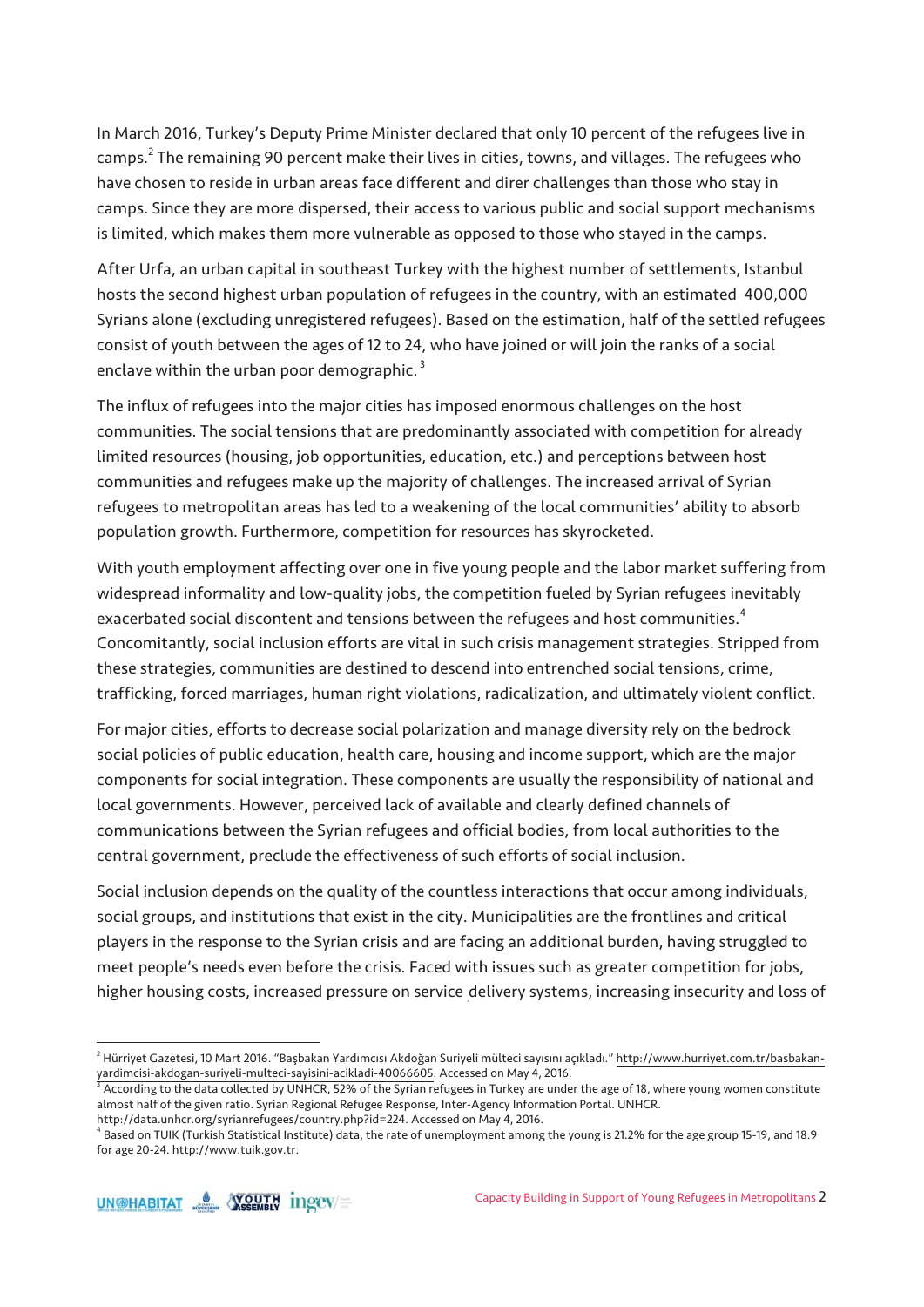social cohesion, municipalities are trying their best to meet the growing challenges while facing critical limitations linked to their mandates and legal frameworks, capacities, and fiscal situations. They suffer from weak data collection and implementation mechanisms to integrate newcomers into dynamic social, economic, and political environments of the metropolitan.

Turkey, along with Europe, has been confronted by the world's worst refugee crisis since World War II. The governments at both national and local levels never had to respond to a refugee crisis of this magnitude before. The odds appear to be low for creating definite solutions. What we aim to do with our research is to address at least some of the challenges put forward by the young Syrian community in Istanbul. The outcome of our research might also address some of the experiences of the young refugees in major cities in general and set a case study in global level in pursuing possible solutions for social integration through entrepreneurship, innovation, education and employment.

### **RESEARCH**

Management of diversity and creating the conditions for social inclusion are challenges that primarily target local governments and communities. Our research aims to contribute to defining the areas where a cooperative work by all parties (local governments, public institutions, private sectors, NGOs, and civil society) could be carried out to facilitate the social integration of the Syrian youth in Istanbul and lead up to public and mainly private sector driven solutions to the posed difficulties through entrepreneurship, innovation, education and employment.

#### **KEY OBJECTIVES**

- Understand the demographics of young Syrian population
- Understand their habits, preferences and expectations
- Measure the perception and effect of support activities
- Analyze their level of education and tendency towards career education & vocational courses

### **METHODOLOGY**

A quantitative field research was carried out in April 2016 in Istanbul, Turkey.

A total of 378 face-to-face interviews with young Syrian refugees who reported their current status as "refugee in Istanbul" and three in depth meetings from each age group were conducted. The distribution figures of the young Syrian population in Istanbul is unknown due to lack of statistical research focused on this group. Therefore, age- and gender-based quota sampling was used and raw results were analyzed in this study. Weighting methods were not applied.

The respondents were clustered based on three age groups: 12-14, 15-19, and 20-24. This grouping was grounded on the life stages of their related ages. As a category, age group that described Syrian youth is more fluid than other fixed age groups. Based on the particular relation to education and employment, 'youth' is often referred to a person between the ages of leaving compulsory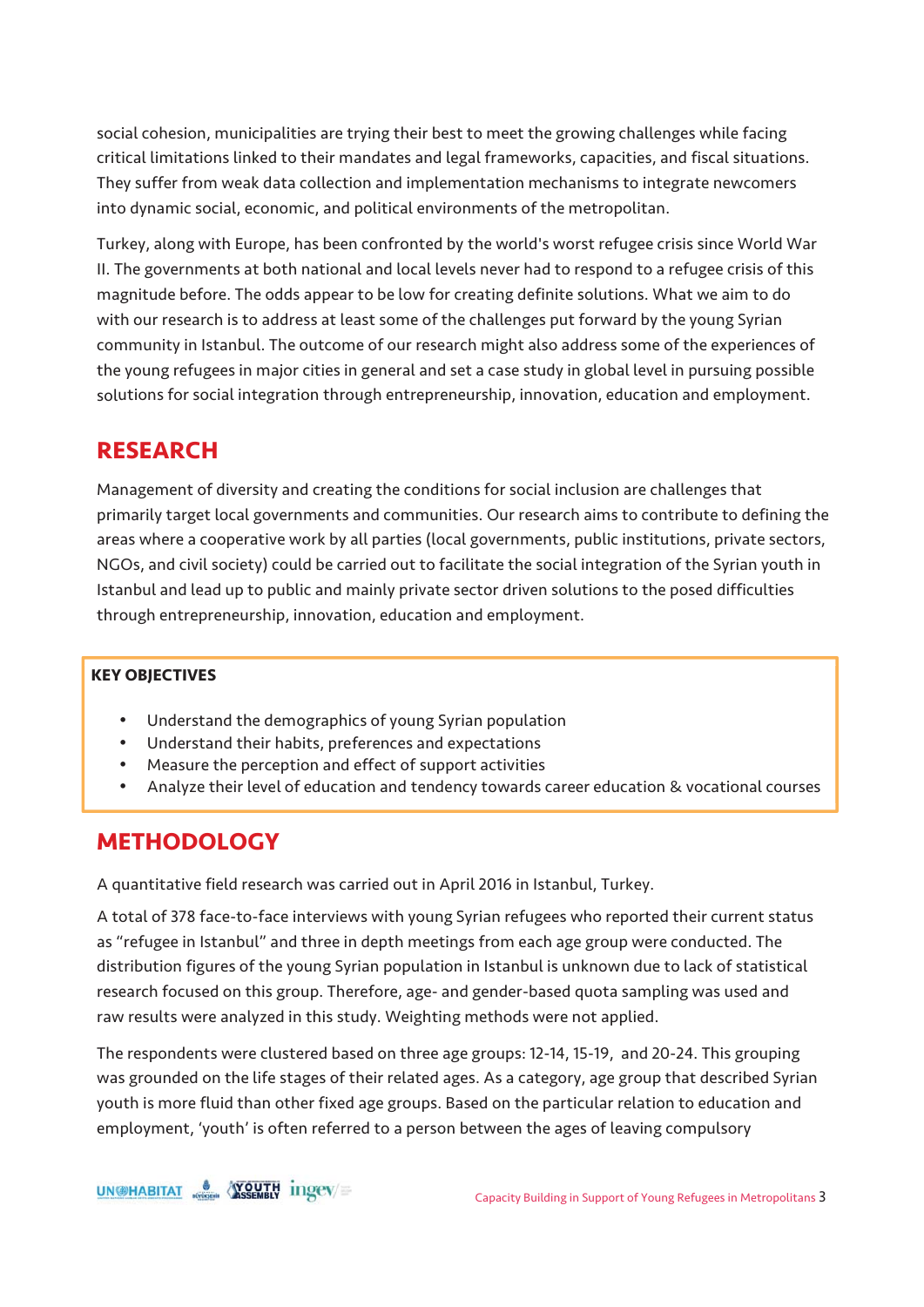education, and finding their first job. The UN Secretariat, for statistical purposes, defined 'youth', as those persons between the ages of 15 and 24 years. For many refugee families, the children become part of the family work force as soon as they are turned to age 12. So in the unique case of Syrian urban refugees we believed the outcome of the research that would be conducted between the ages of 12 to 24 would provide more precise and in depth information on the current situation.

The field research was carried in the municipalities of Istanbul where the majority of the Syrian refugees were settled. The neighborhoods covered in the field research are namely Fatih, Balat, Bagcilar, Esenler, Gungoren, Sultanbeyli, Basaksehir, Esenyurt, Avcilar, Bayrampasa, and Zeytinburnu. The number of the respondents interviewed within each region was allocated according to the refugee population ratio of the given district.

An important note on the limitations of the research: We faced major challenges during the interviews of the youth age group 12-14. Especially the children who work and live in ateliers (textiles, mechanics, begging activities, etc.) were prohibited to speak to the research team. The interviewers encountered resistance from the bosses (most of the times who were Syrians themselves) of these children. Therefore, our research lacks their perspective of being a young refugee. In Istanbul

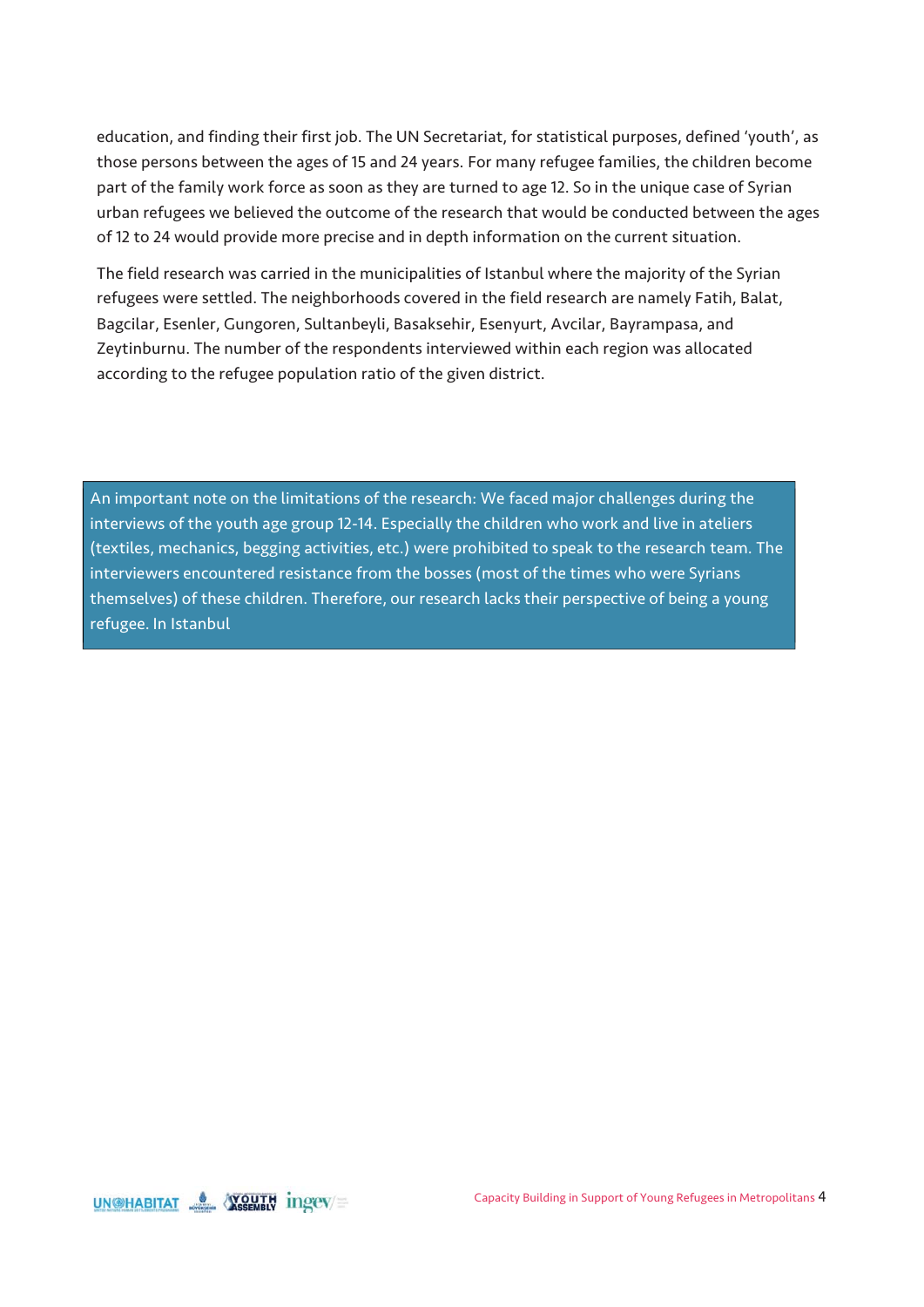# **FIELD RESEARCH FINDINGS**

*"Capacity building in support of young refugees in metropolitans" is a research undertaken by Human Development Foundation (INGEV) with the coordination of UN Habitat advisory board and Istanbul Metropolitan Municipality Youth Council to be presented during the World Humanitarian Summit for its first meeting in Istanbul in May 23-24, 2016. VTE Research carried the field research and statistical data analysis of the research.* 

UN@HABITAT SEMBLY Ingev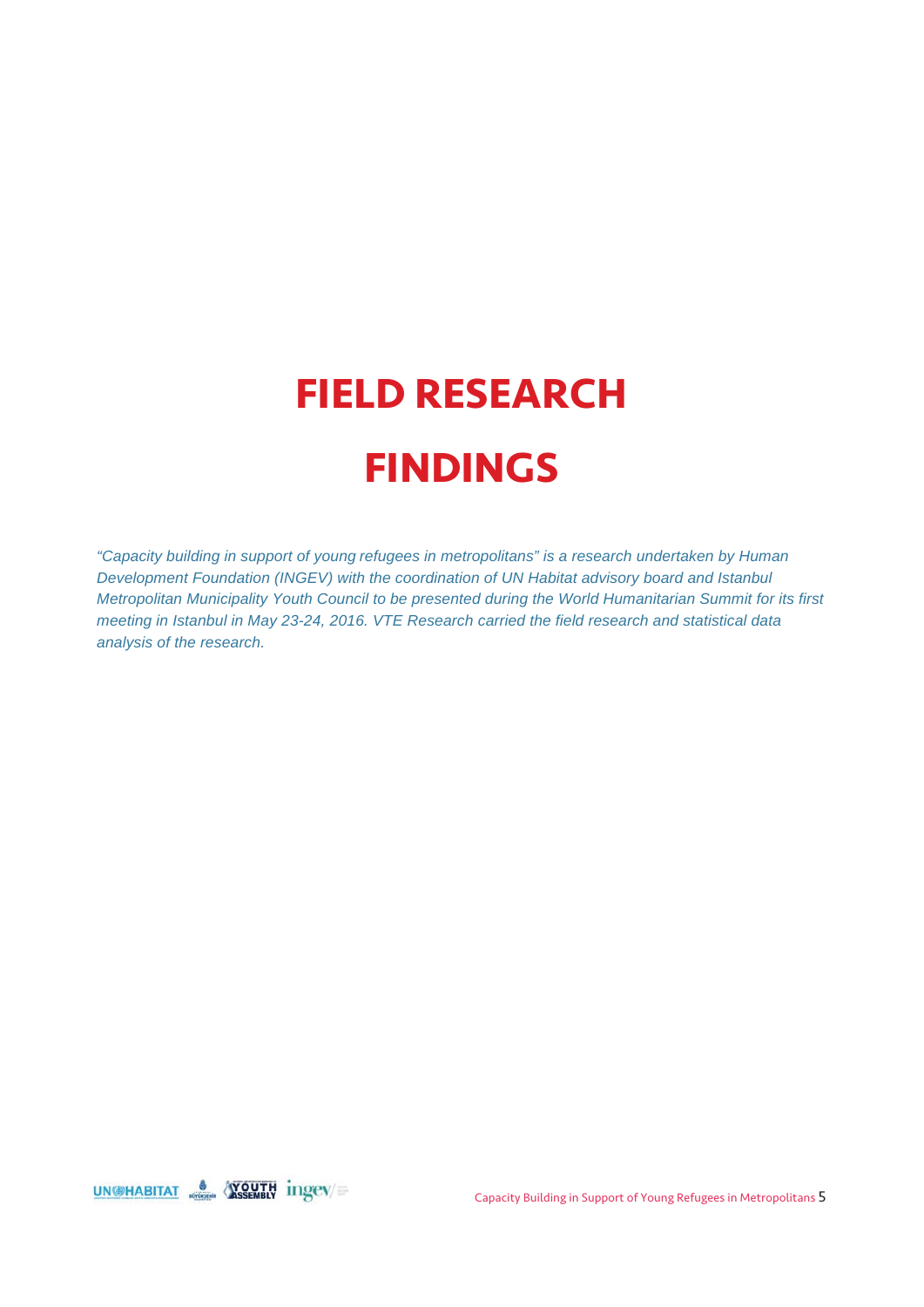# **SAMPLING DISTRIBUTION: DEMOGRAPHICS, EDUCATION, OCCUPATION ANALYSIS OF YOUNG SYRIAN REFUGEES**



| % Marital status     | <b>Overall</b> | 12-14 age                | $15-19$ age    | 20-24 age | <b>Male</b> | Female |
|----------------------|----------------|--------------------------|----------------|-----------|-------------|--------|
| <b>Bachelor</b>      | 82             | 100                      | 89             | 58        | 91          | 74     |
| Married              | 17             | ٠                        |                | 39        | o           | 25     |
| Divorced / Widow     |                | $\overline{\phantom{a}}$ | $\blacksquare$ |           | ٠           |        |
|                      |                |                          |                |           |             |        |
| <b>Have children</b> | 12             | $\overline{\phantom{a}}$ | 6              | 32        | 6           | 19     |



Capacity Building in Support of Young Refugees in Metropolitans 6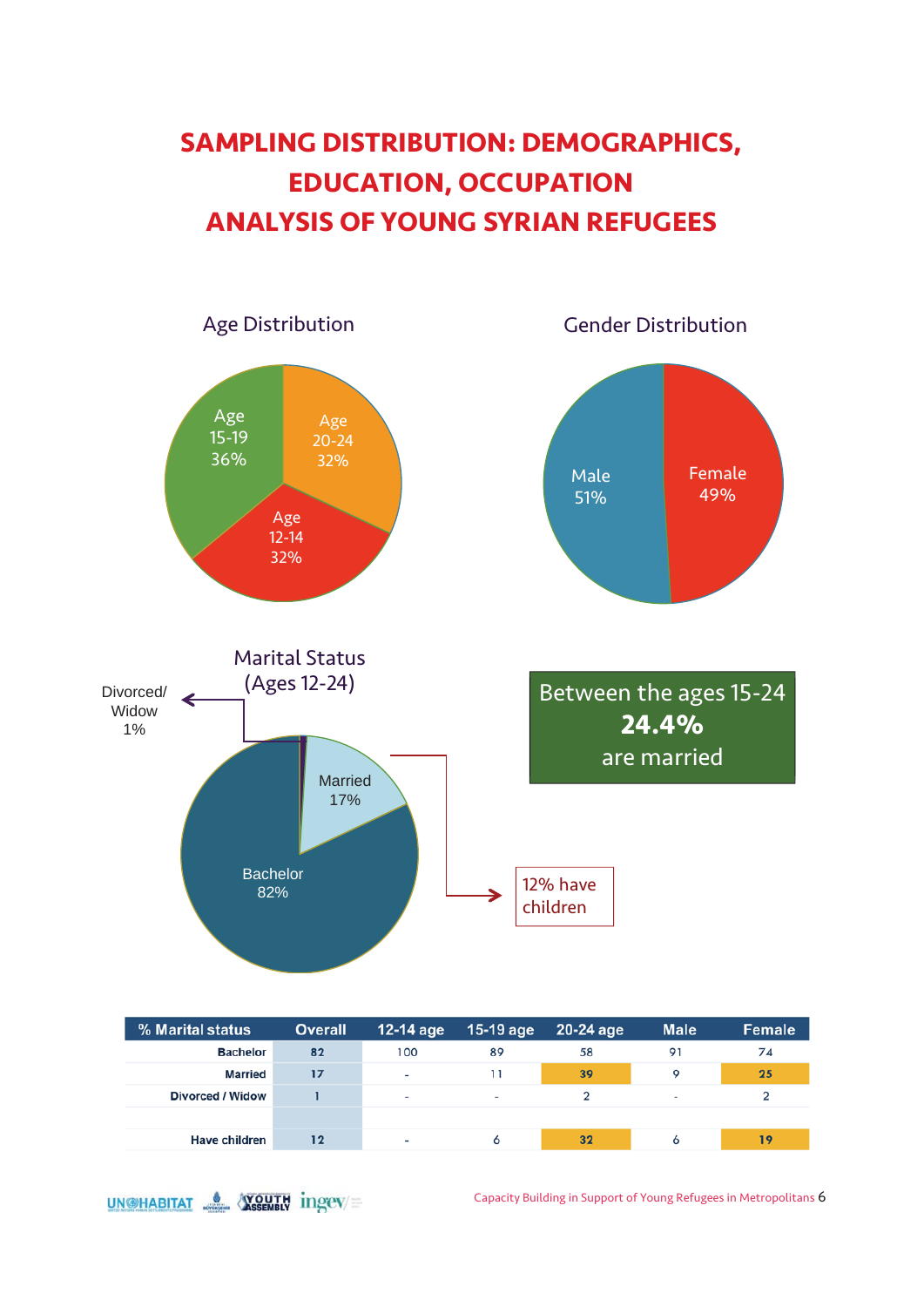#### **THE LENGTH OF STAY IN ISTANBUL**

| <b>FOR HOW LONG HAVE</b><br>YOU BEEN IN               | <b>ISTANBUL</b> |
|-------------------------------------------------------|-----------------|
| <b>LESS THAN 1 YEAR</b>                               | 39%             |
| <b>MORE THAN 1 YEAR / LESS</b><br><b>THAN 2 YEARS</b> | 29%             |
| <b>MORE THAN 2 YEARS</b>                              | 32%             |

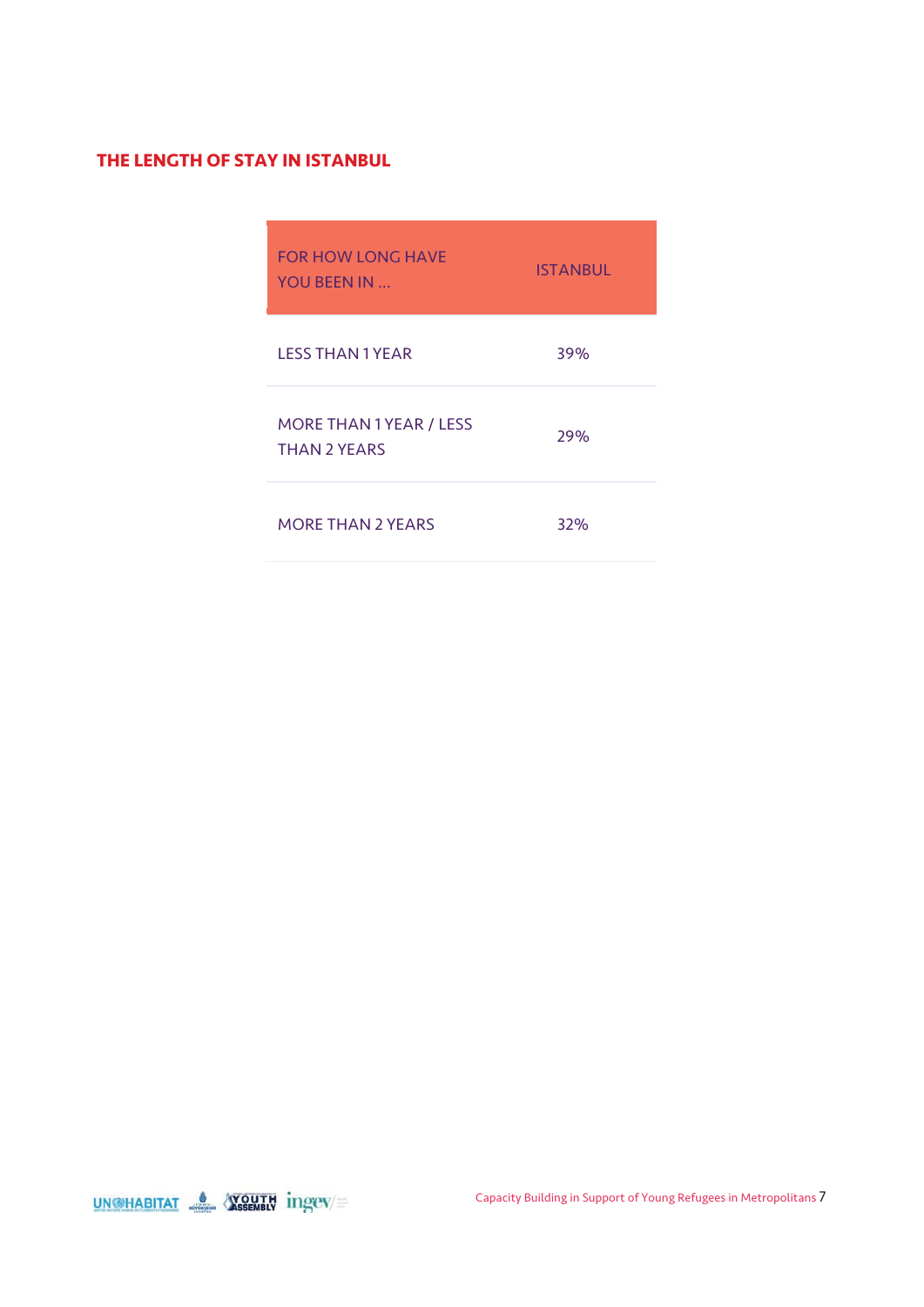#### **LIFE IN SYRIA**



- while in Syria
- 18% was working in Syria

| % While in Syria  | <b>Overall</b> | 12-14 age | 15-19 age | 20-24 age | <b>Male</b>              | <b>Female</b> |
|-------------------|----------------|-----------|-----------|-----------|--------------------------|---------------|
| <b>Student</b>    | 73             | 91        | 76        | 53        | 65                       | 82            |
| <b>Working</b>    | 18             | 3         | 18        | 33        | 32                       | 3             |
| <b>Housewife</b>  | 7              | 4         |           | 12        | $\overline{\phantom{a}}$ | 15            |
| <b>Unemployed</b> | $\overline{2}$ | 3         |           |           | 3                        |               |



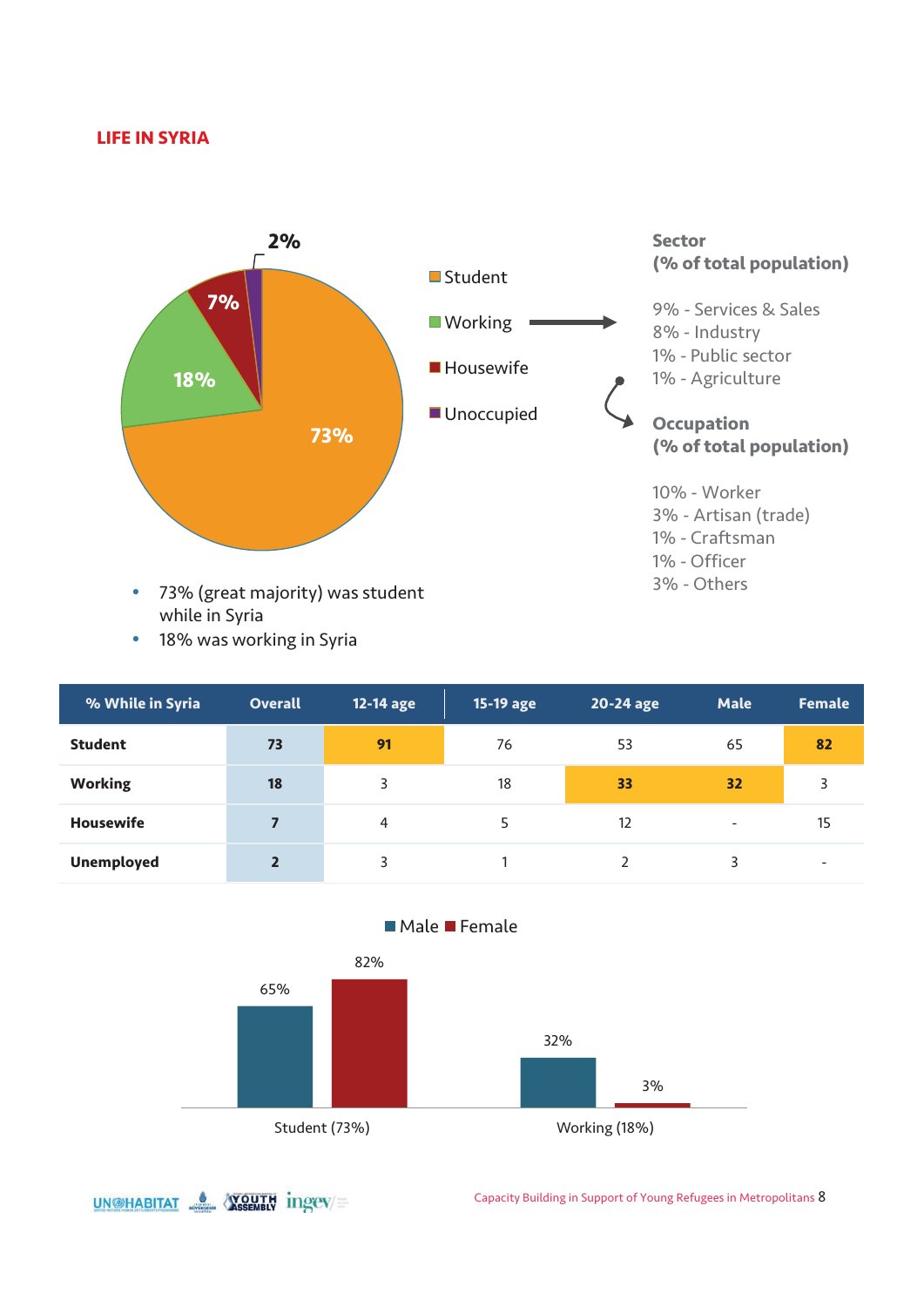#### **EDUCATION AND LANGUAGE SKILLS**





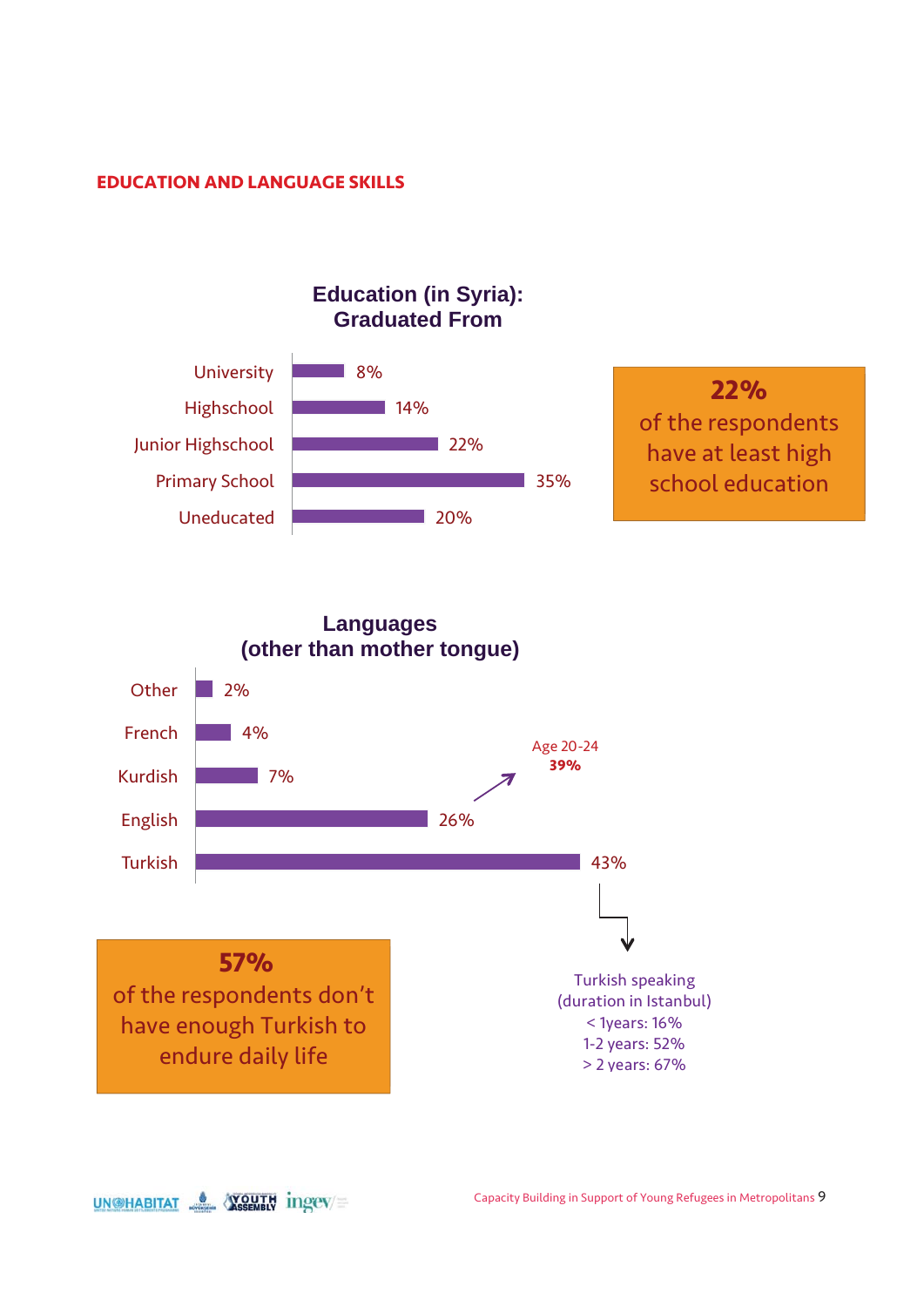#### **SPECIAL INTERESTS**

**DREAM JOBS** 





% of wanting to have own business gets higher as age increases and among males % of being a teacher is higher among younger ages (12-14) and among females

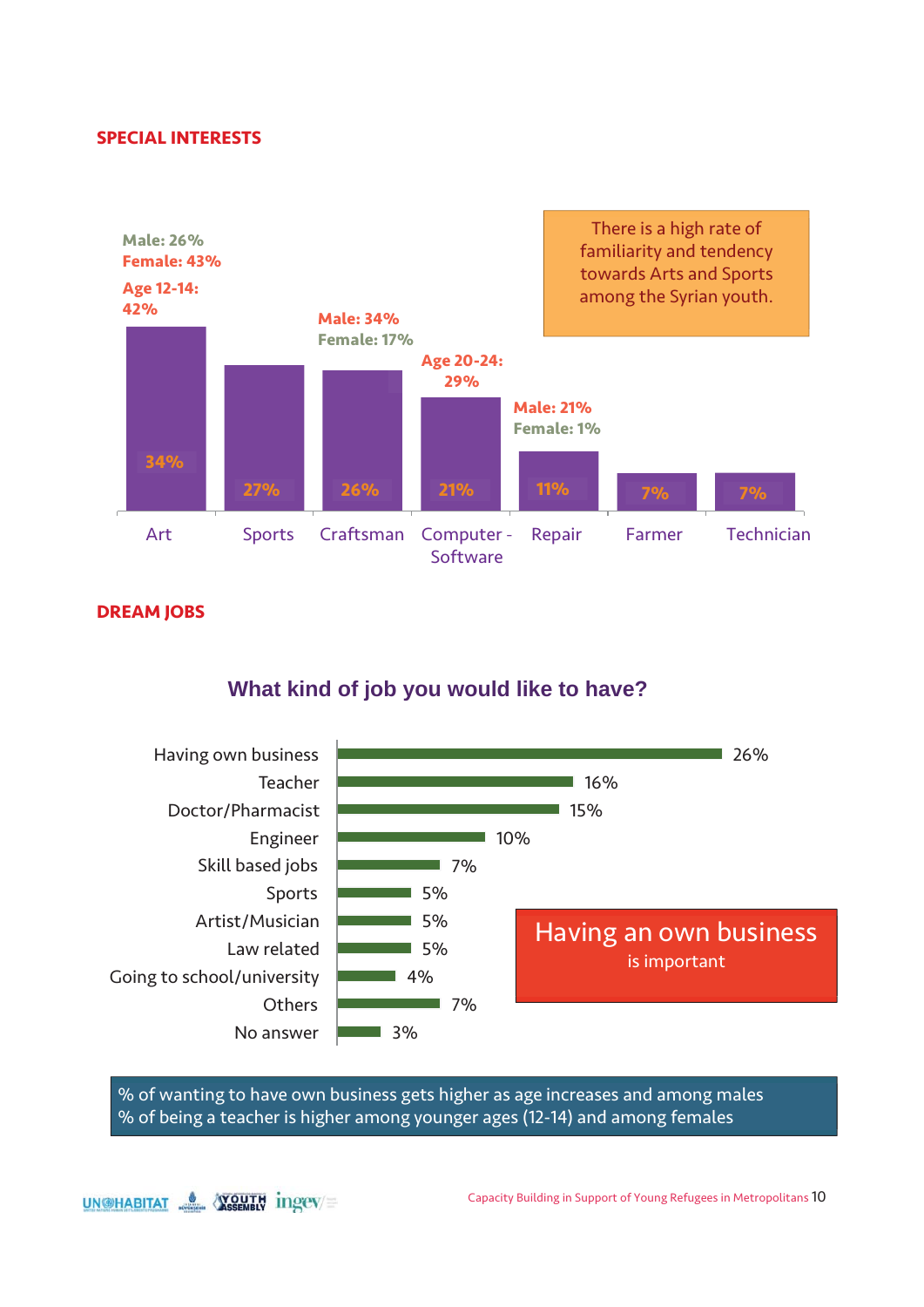## **EXPERIENCE OF THE CITY : ANALYSIS OF THE YOUNG REFUGEES LIFE IN ISTANBUL**

#### **LIVING IN ISTANBUL**



| % Living in<br>Istanbul | Overall | $12 - 14$<br>Age | $15-19$<br>Age | $20 - 24$<br>Age | Male | Female                   |
|-------------------------|---------|------------------|----------------|------------------|------|--------------------------|
| Home                    | 87      | 98               | 87             | 75               | 75   | 98                       |
| Dormitory               | 10      | -                | 10             | 19               | 19   | $\overline{\phantom{0}}$ |
| Other                   | 3       |                  | 3              | 6                | 6    |                          |



**6.6**

UN@HABITAT & YOUTH ingev=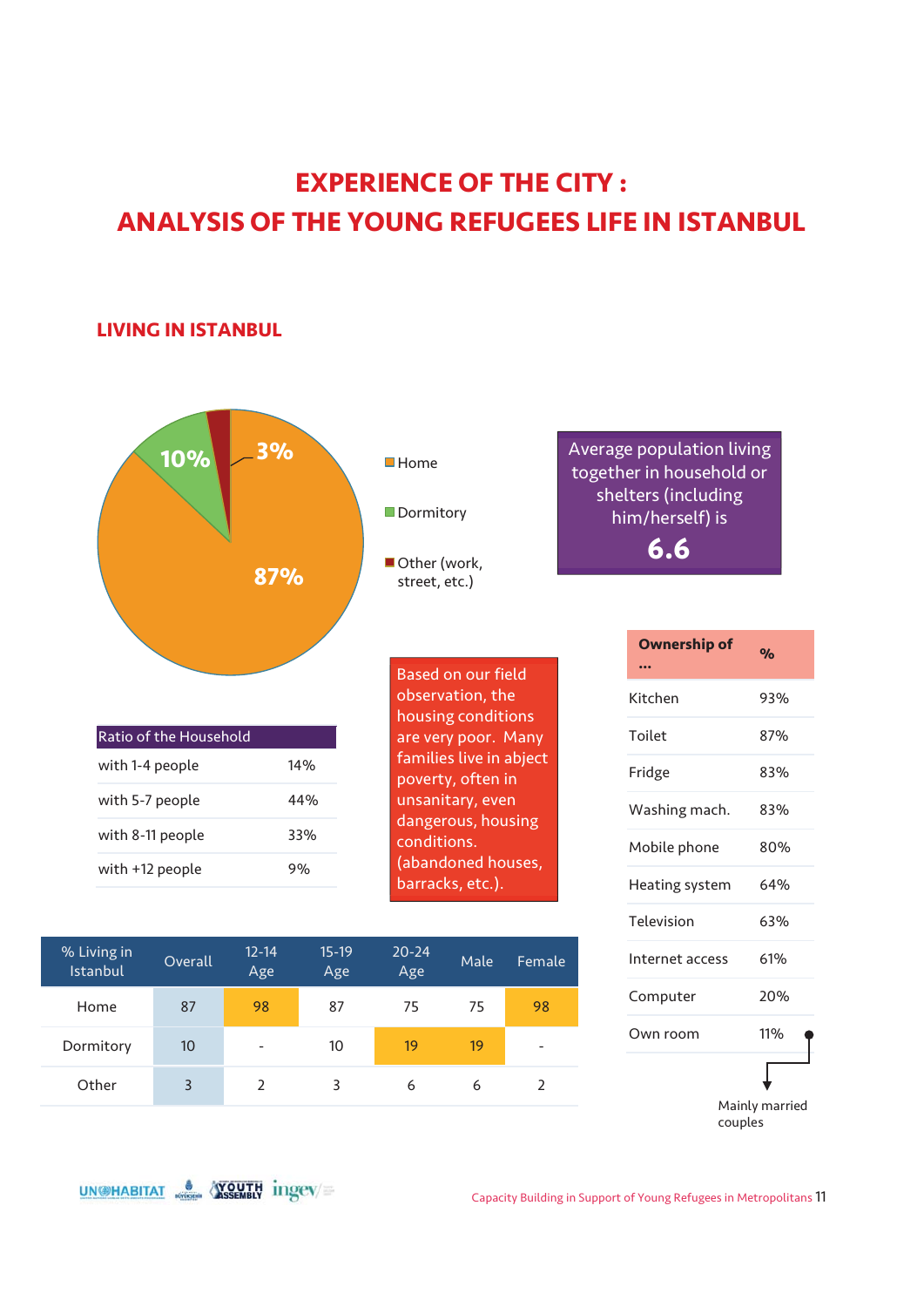#### **EMPLOYMENT**

### **Working in Istanbul**



A significant ratio of young Syrians transferred from being students to workers, from education to labor market.

|         | Syria<br>(Before) | <b>Istanbul</b><br>(Now) |
|---------|-------------------|--------------------------|
| Student | 73%               | 29%                      |
| Working | 18%               | 47%                      |

| Works in (%)                    | Overall        | $12 - 14$<br>Age | $15-19$<br>Age | $20 - 24$<br>Age | Male                     | Female         |
|---------------------------------|----------------|------------------|----------------|------------------|--------------------------|----------------|
| Regular job: Uninsured employee | 39             | 13               | 48             | 54               | 61                       | 16             |
| Regular job: Insured employee   | 5              | 3                | 7              | 5                | 9                        |                |
| Irregular job (seasonal job)    | $\overline{3}$ | 3                | $\overline{4}$ | $\overline{4}$   | 5                        | $\overline{2}$ |
| Student                         | 29             | 60               | 24             | 3                | 14                       | 44             |
| Housewife                       | 12             | 3                | 10             | 24               | $\overline{\phantom{a}}$ | 25             |
| Unemployed - Looking for a job  | 6              | $\overline{2}$   | 6              | 9                | 8                        | 3              |
| Unemployed - Leisure            | 6              | 16               | $\overline{2}$ | 1                | $\overline{4}$           | 9              |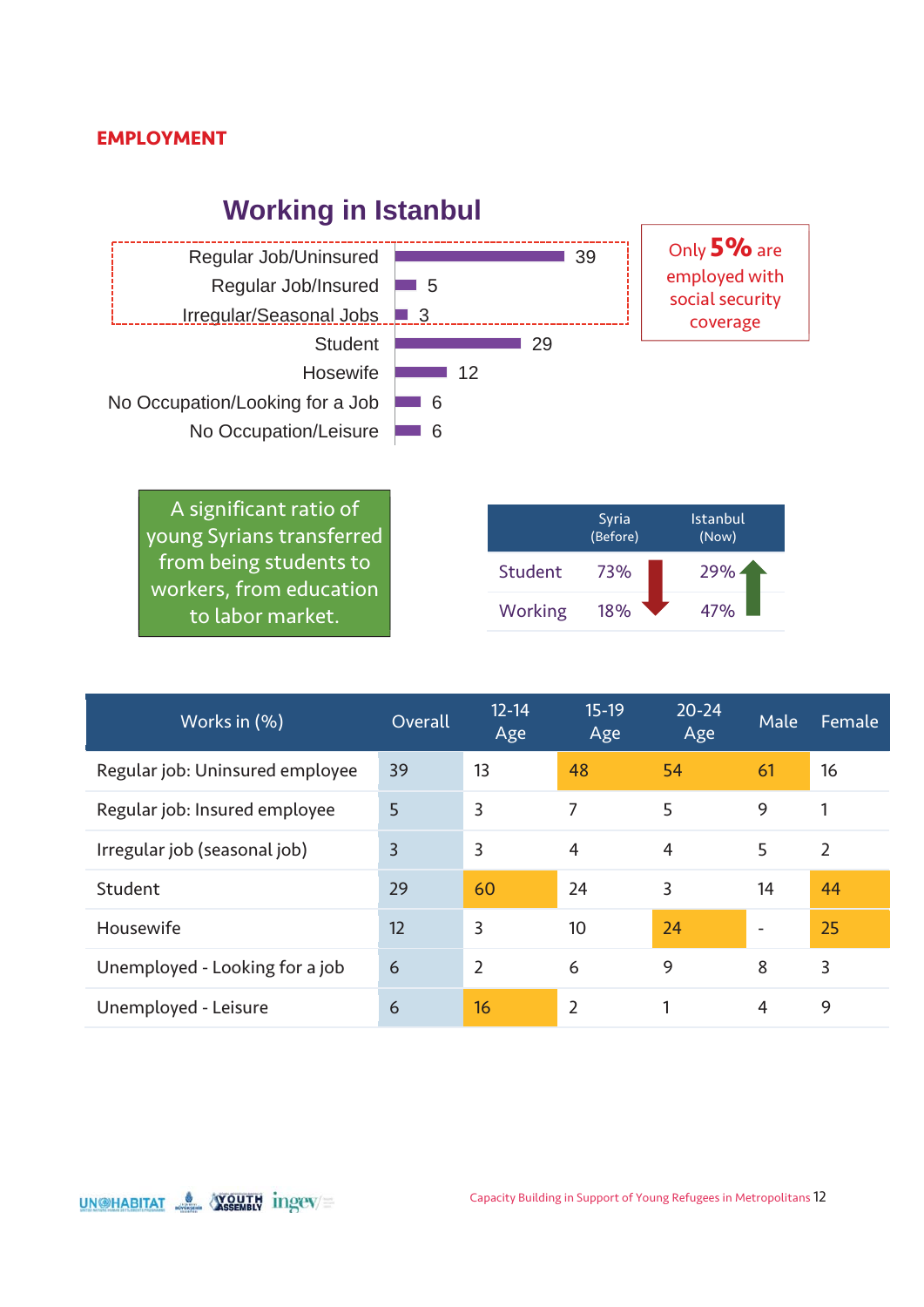### **CONTRIBUTION TO FAMILY INCOME**





contributes to budget gets allowance do not contribute to budget

17% 80% 3% 49% 52% 38% 34% 13% 14% Generates income and No income generation, Generates income but contributes to budget gets allowance do not contribute to budget  $12-14$  15-19 20-24

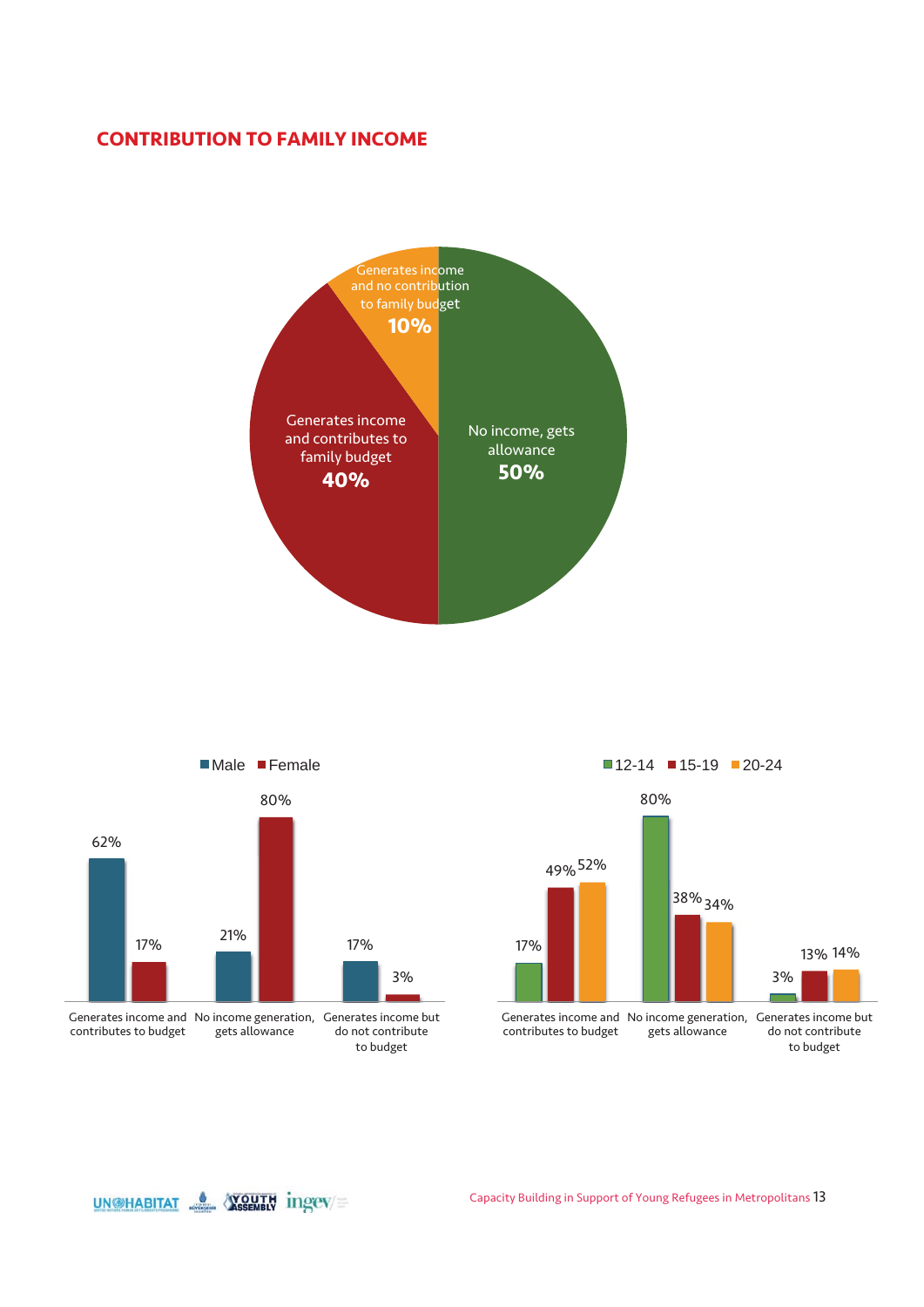### **EDUCATION AND TRAINIGS RECEIVED BY THE YOUNG SYRIAN REFUGEES**



| % Services received                   | Overall | $12 - 14$<br>Age | $15-19$<br>Age | $20 - 24$<br>Age | Male | Female |
|---------------------------------------|---------|------------------|----------------|------------------|------|--------|
| Formal education                      | 29      | 60               | 24             | 3                | 14   | 44     |
| Turkish language courses              | 15      | 25               | 12             | 10               | 10   | 21     |
| Adaptation support                    | 7       |                  | 8              | 6                | 6    | 8      |
| Skill based / occupational<br>courses | 3       | $\mathcal{P}$    |                |                  | 3    | 3      |

UNGHABITAT & WOUTH ingev=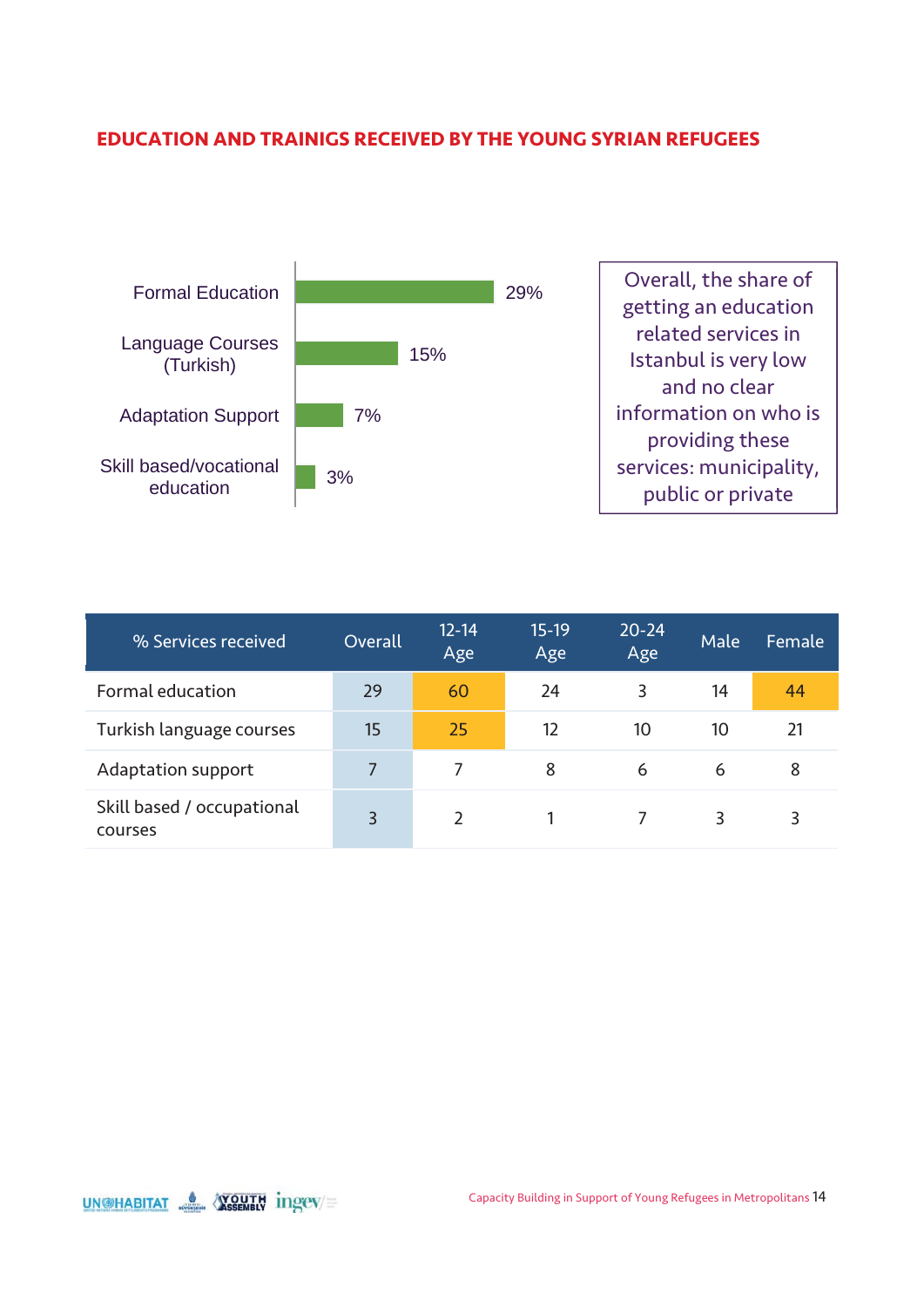#### **DAILY LIFE IN ISTANBUL**



### **Daily activities**

#### **DISTRIBUTION OF DAILY ACTIVITIES BASED ON AGE AND GENDER**

| Activities (%)               | Overall | $12 - 14$<br>Age | $15-19$<br>Age | $20 - 24$<br>Age | Male           | Female |
|------------------------------|---------|------------------|----------------|------------------|----------------|--------|
| Hanging out with<br>friends  | 68      | 64               | 71             | 68               | 77             | 59     |
| Spending time on<br>internet | 66      | 47               | 72             | 79               | 72             | 60     |
| Sport activities             | 49      | 53               | 57             | 36               | 56             | 41     |
| Watching TV                  | 47      | 58               | 46             | 38               | 39             | 56     |
| Working                      | 47      | 22               | 54             | 59               | 70             | 20     |
| Looking for a job            | 15      | $\overline{4}$   | 21             | 20               | 22             | 8      |
| School                       | 29      | 61               | 20             | 3                | 13             | 42     |
| Course: Language             | 35      | 49               | 29             | 27               | 30             | 40     |
| Course: Religious            | 30      | 43               | 32             | 16               | 25             | 35     |
| Course: Skills               | 11      | 13               | 9              | 11               | 9              | 12     |
| Course: Occupational         | 6       | 9                | $\overline{7}$ | 3                | $\overline{7}$ | 6      |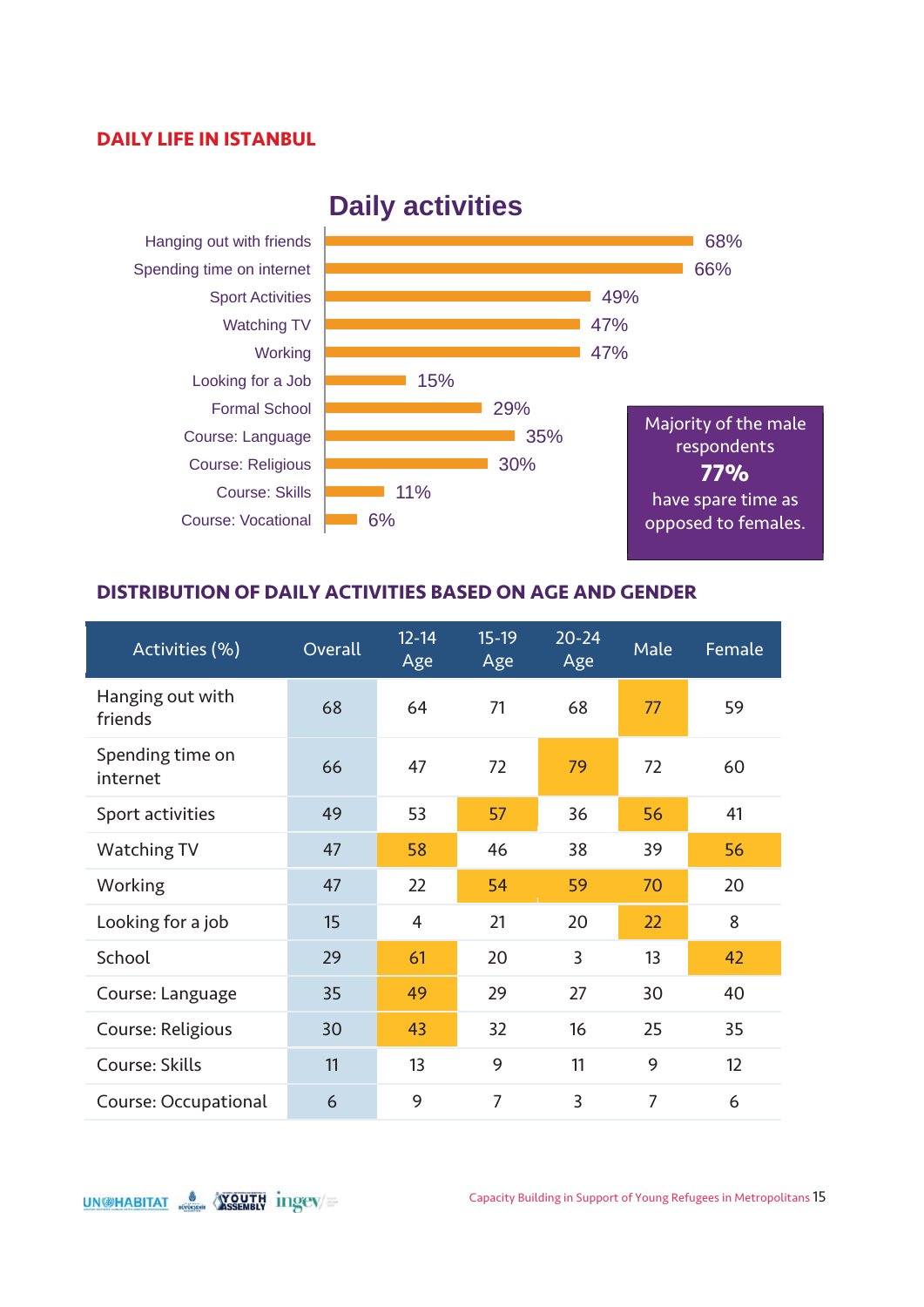### **ANALYSIS OF THE SUPPORT MECHANISMS**



### **Types of Support Received**

### **Source of Information**



UN@HABITAT & YOUTH ingev=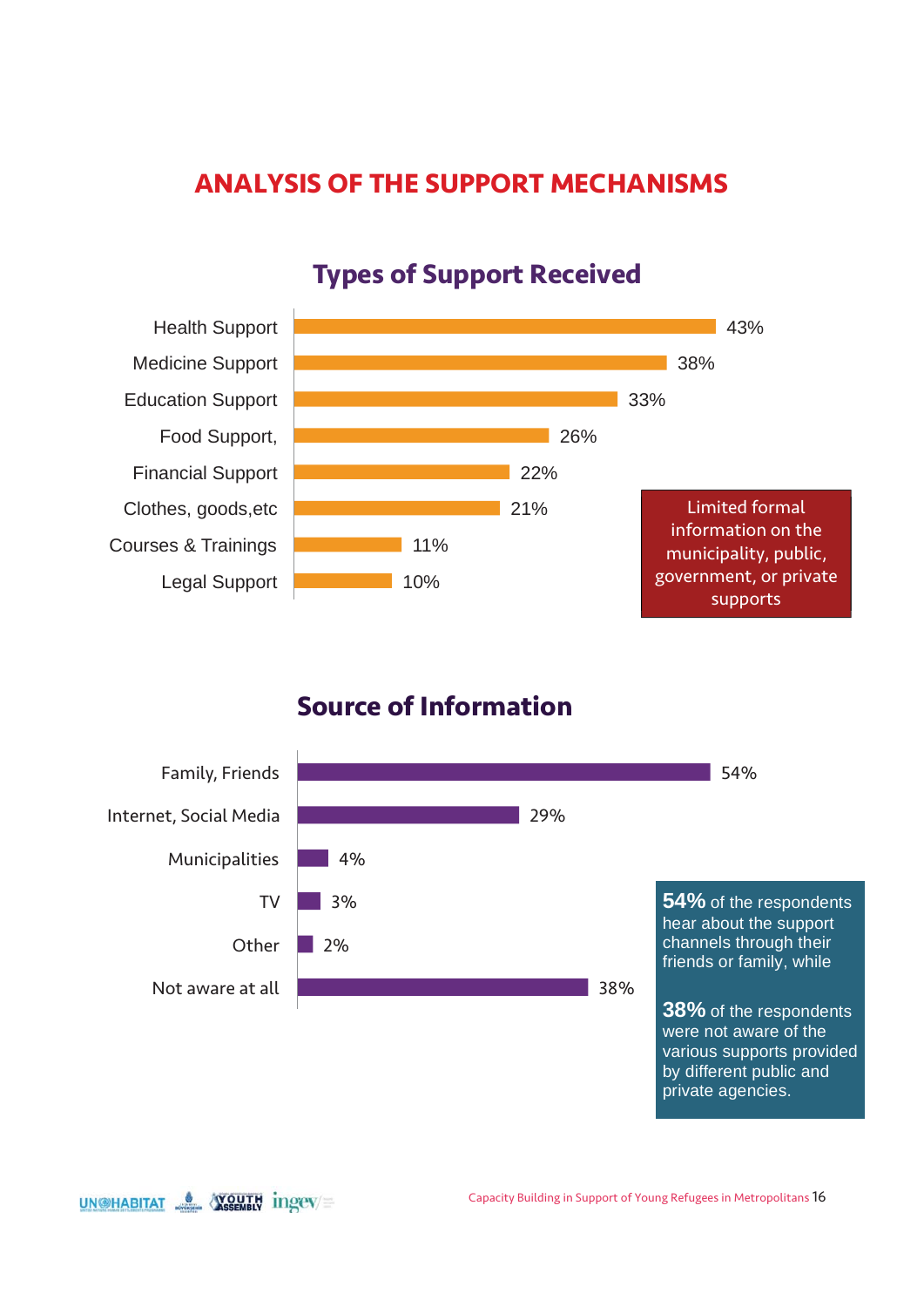### **SUPPORT RECEIVED**



### LEVEL OF AWARENESS

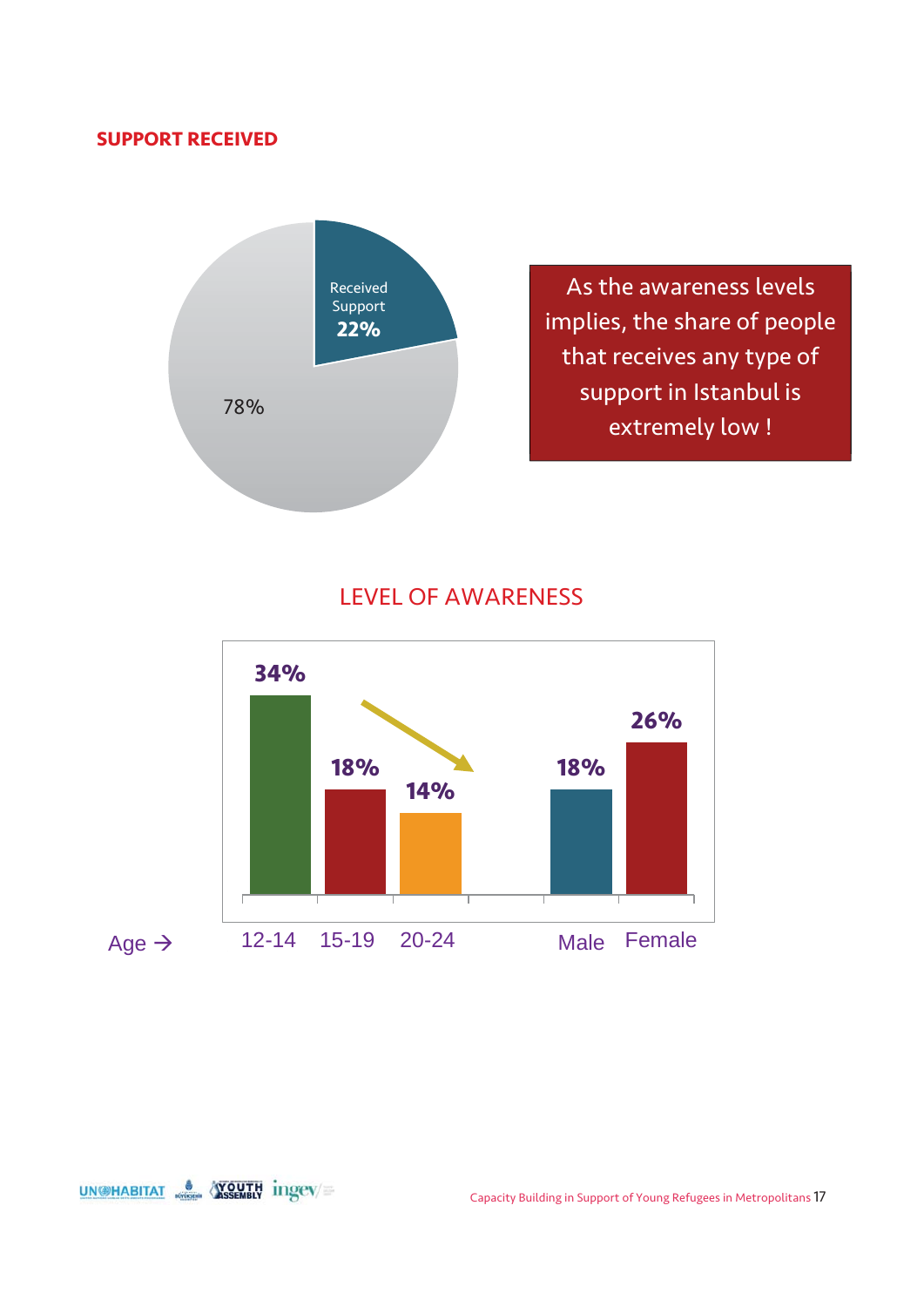#### **SUPPORT ORGANIZATIONS**

Among the ones that received support



Support from % Individuals 52% Municipalities 34% NGO (Syrian) 29% NGO (Turkish) 11% Gov. Org. (Turkish) 5% UN Organizations 5% NGO (Others) 2% Do not recall 15%

According to our respondents the contribution of public or private organizations into support mechanisms are limited. Half of the respondents (52%) gets the support from individuals rather than public

or private organizations.

UNGHABITAT & WOUTH ingev=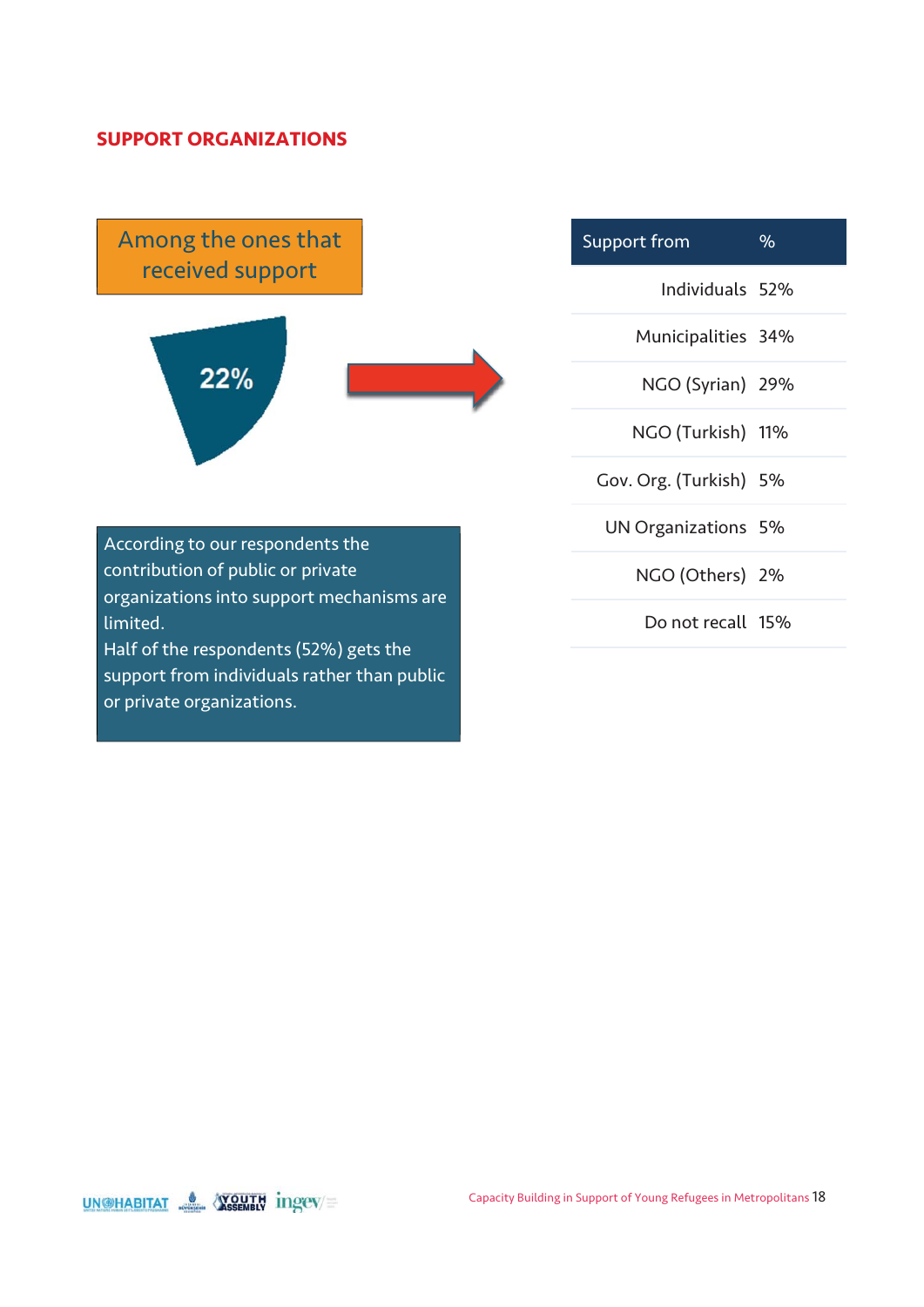### **SUPPORT: CATEGORIES**



According to our respondents:

- Most common support they received was for Food (59%).
- Support for education perceived insufficient

UNGHABITAT & WOUTH ingev=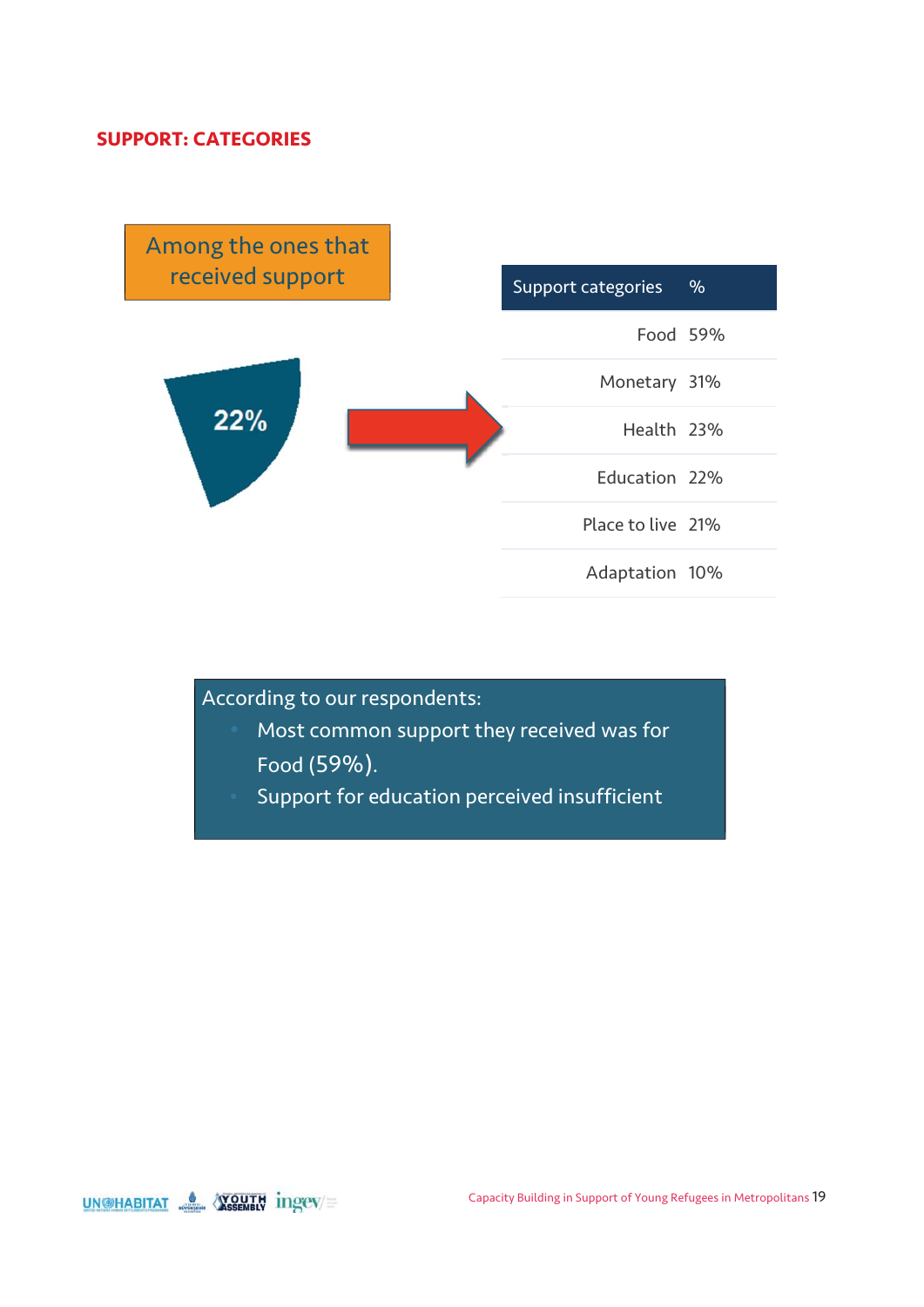# **UNDERSTANDING THE EXPECTATIONS, PREFERENCES, AND VALUES**

### **IMPORTANCE OF EDUCATION AND VOCATIONAL COURSES**



| Important (5+4)                            | Overall | Age<br>$12 - 14$ | Age<br>$15-19$ | Age<br>$20 - 24$ | Male | Female | Employed | Unemployed | Student | Housewife |
|--------------------------------------------|---------|------------------|----------------|------------------|------|--------|----------|------------|---------|-----------|
| Language education<br>(Turkish)            | 89      | 89               | 89             | 88               | 91   | 87     | 91       | 93         | 90      | 74        |
| Language education<br>(English)            | 62      | 70               | 61             | 57               | 59   | 66     | 59       | 73         | 71      | 47        |
| Sport education                            | 62      | 68               | 66             | 52               | 73   | 51     | 66       | 50         | 77      | 23        |
| <b>Adaptation for Turkish</b><br>edu. sys. | 61      | 61               | 60             | 63               | 67   | 55     | 63       | 68         | 67      | 36        |
| Computer & software                        | 61      | 63               | 60             | 62               | 70   | 53     | 64       | 64         | 64      | 45        |
| Entrepreneurship support                   | 47      | 28               | 53             | 59               | 60   | 33     | 59       | 43         | 37      | 30        |
| Courses for service sector                 | 39      | 27               | 44             | 45               | 51   | 27     | 49       | 52         | 27      | 15        |
| Courses for craftsman.                     | 35      | 38               | 38             | 30               | 39   | 32     | 39       | 32         | 34      | 26        |
| Cources for tech. skills<br>(repair, etc)  | 35      | 33               | 40             | 33               | 42   | 29     | 39       | 32         | 35      | 28        |
| Music, theatre, cinema                     | 34      | 47               | 30             | 25               | 34   | 34     | 37       | 34         | 38      | 13        |



Capacity Building in Support of Young Refugees in Metropolitans 20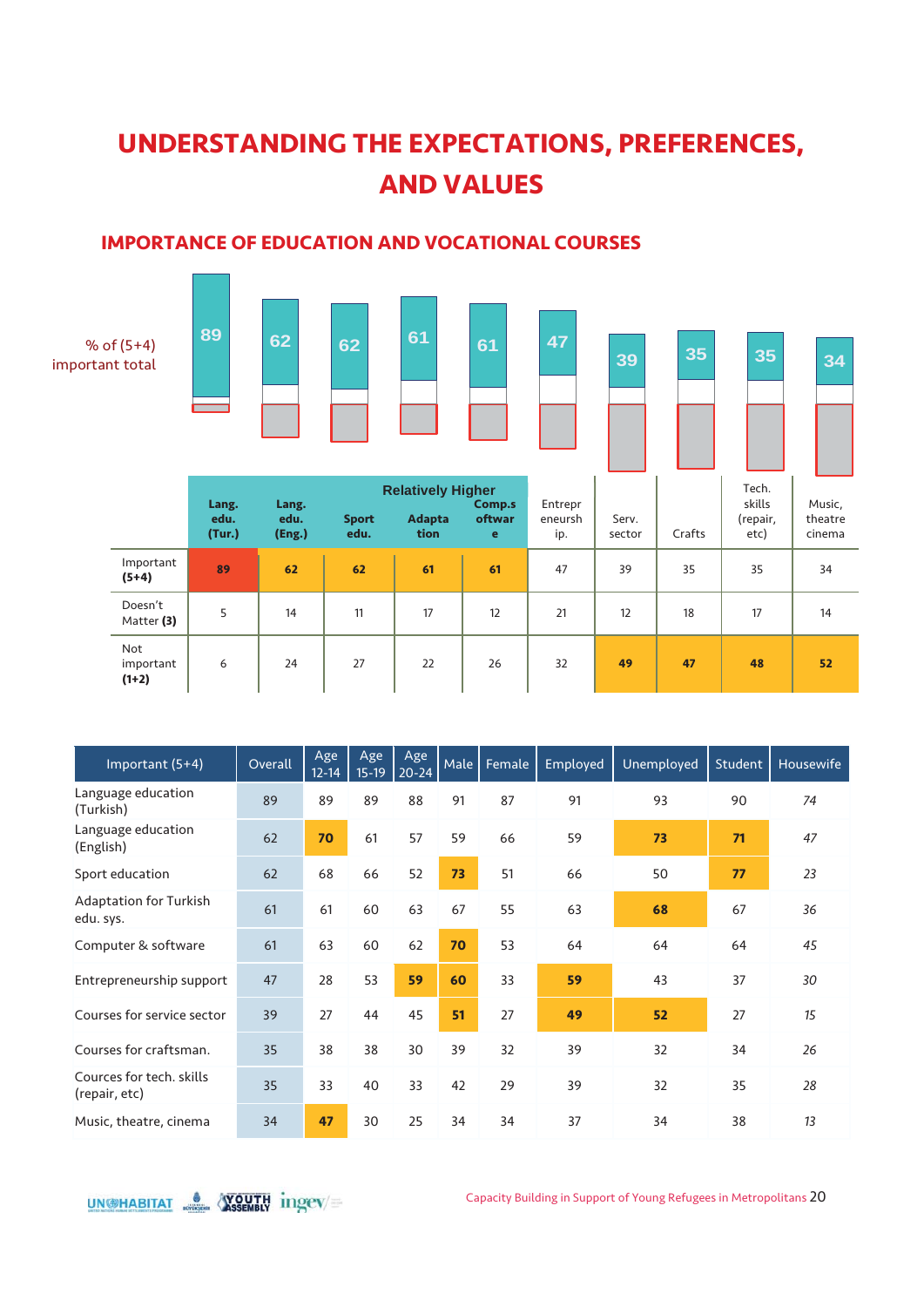### **VALUES AND EXPECTATIONS**

|         | <b>GENERAL OUTLOOK</b>                                                 | Agree % |
|---------|------------------------------------------------------------------------|---------|
|         | Family is the most important criterion                                 | 98      |
|         | Living in a safe area is very important for me                         | 98      |
| ****    | Religious faith gives me power                                         | 96      |
|         | Will never forget Turkey's support                                     | 93      |
|         | I have hope for the future                                             | 92      |
|         | Would like to live in a place that I protect my culture and traditions | 89      |
|         | I feel safe in Istanbul                                                | 82      |
| ***     | I want to go back to Syria                                             | 77      |
|         | A good place to work is very important for me                          | 75      |
|         | To have a better job, I would like to get decent education             | 74      |
|         | I like to spend time on social media                                   | 70      |
|         | I understand the 'feeling of riot' of some young Syrians               | 66      |
|         | Istanbul is easy to adapt                                              | 65      |
| **      | Would like to reside in an area with Syrian population                 | 65      |
|         | I do not understand what NGOs can offer for me                         | 61      |
|         | Likes Turkish music                                                    | 60      |
|         | I believe I can be at important positions in Turkey in the future      | 59      |
|         | Plans to live in Turkey anymore                                        | 48      |
| $\star$ | Want to have a job as soon as possible                                 | 48      |
|         | Likes to watch Turkish TV channels                                     | 34      |
|         | I don't want people to find out that I am Syrian                       | 28      |
|         | I prefer to go to a European country                                   | 22      |

Values such as family, religion, etc. are highly important for young Syrians living in Istanbul along with the feeling of security. Employment related concerns come next.

UN@HABITAT & **YOUTH** ingev=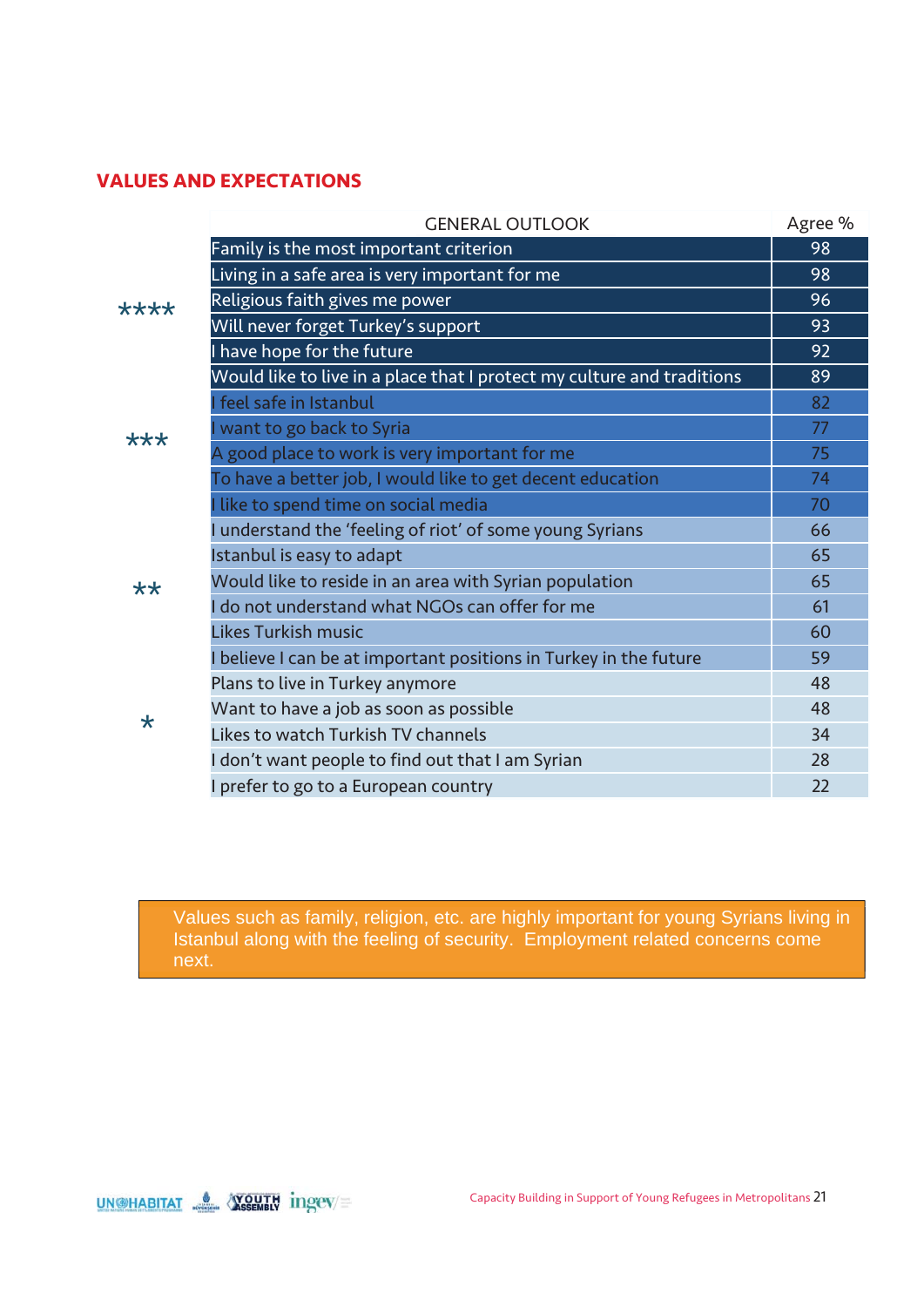### **VALUES AND EXPECTATIONS (CONT.)**

| <b>TURKEY ENTHUSIASM</b>                                                  | $\%$ |
|---------------------------------------------------------------------------|------|
| Will never forget Turkey's support                                        | 93   |
| Istanbul is easy to adapt                                                 | 65   |
| Likes Turkish music                                                       | 60   |
| Plans to live in Turkey anymore                                           | 48   |
| Likes to watch Turkish TV channels                                        | 34   |
| <b>VALUE FOCUSED</b>                                                      | $\%$ |
| Family is the most important criterion                                    | 98   |
| Religious faith gives me power                                            | 96   |
| Would like to live in a place that I protect my<br>culture and traditions | 89   |
| Would like to reside in an area with Syrian<br>population                 | 65   |
| <b>SAFETY CONCERNED</b>                                                   | $\%$ |
| Living in a safe area is very important for me                            | 98   |
| I feel safe in Istanbul                                                   | 82   |

| <b>JOB FOCUSED</b>                                            | $\%$ |
|---------------------------------------------------------------|------|
| A good place to work is very important for me                 | 75   |
| To have a better job, I would like to get decent<br>education | 74   |
| Want to have a job as soon as possible                        | 48   |
| <b>HOPE FOR FUTURE</b>                                        | $\%$ |
| I have hope for the future                                    | 92   |

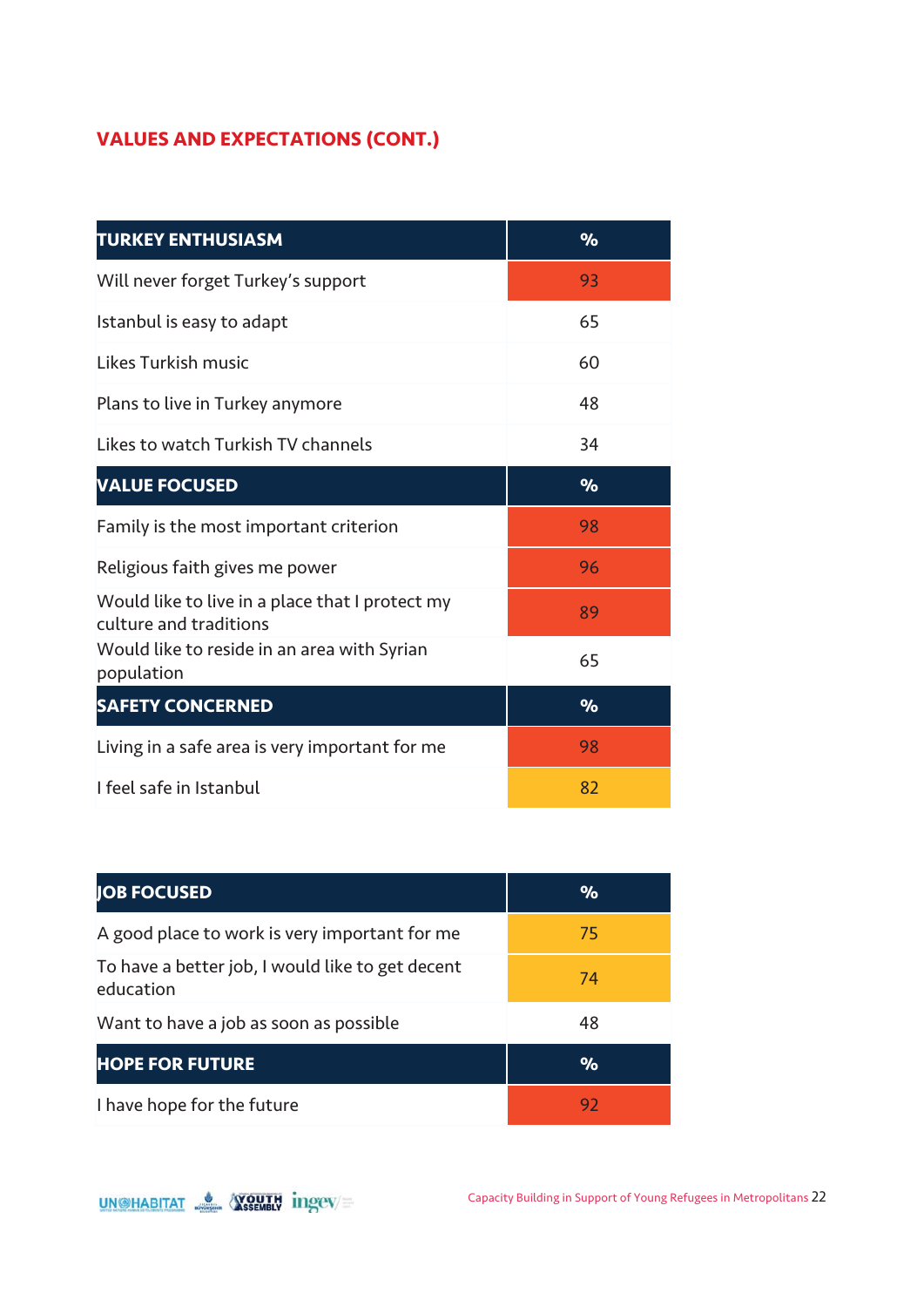| I believe I can be at important positions in Turkey in<br>the future | 59   |
|----------------------------------------------------------------------|------|
| <b>NEGATIVE ATTITUDE</b>                                             | $\%$ |
| I understand the 'feeling of riot' of some young<br>Syrians          | 66   |
| I do not understand what NGOs can offer for me                       | 61   |
| I don't want people to find out that I am Syrian                     | 28   |
| <b>LEAVERS</b>                                                       | $\%$ |
| I want to go back to Syria                                           | 77   |
| I prefer to go to a European country                                 | 22   |
| <b>OTHER</b>                                                         | $\%$ |
| I like to spend time on social media                                 | 70   |

| Agree %                                        | Overall | Age<br>$12 - 14$ | Age | Age<br>15-19 20-24 |    | Male   Female | Employ. Unemp. Student |    |    | Lives<br>home | Lives Other |
|------------------------------------------------|---------|------------------|-----|--------------------|----|---------------|------------------------|----|----|---------------|-------------|
| A good place to work is very<br>important      | 75      | 53               | 82  | 89                 | 91 | 59            | 94                     | 80 | 52 | 72            | 94          |
| To have a better job, I need good<br>education | 74      | 68               | 77  | 76                 | 81 | 66            | 83                     | 73 | 65 | 73            | 78          |
| Want to have a job as soon as<br>possible      | 48      | 20               | 55  | 68                 | 65 | 31            | 65                     | 59 | 21 | 44            | 77          |
|                                                |         |                  |     |                    |    |               |                        |    |    |               |             |
| I can be at important positions in<br>Turkey   | 59      | 50               | 60  | 67                 | 59 | 60            | 59                     | 48 | 67 | 60            | 55          |
| Plans to live in Turkey anymore                | 48      | 40               | 49  | 56                 | 49 | 48            | 49                     | 43 | 48 | 50            | 41          |
| Likes Turkish music                            | 60      | 44               | 68  | 68                 | 60 | 61            | 65                     | 46 | 60 | 59            | 67          |
|                                                |         |                  |     |                    |    |               |                        |    |    |               |             |
| I want to go back to Syria                     | 77      | 88               | 74  | 68                 | 76 | 77            | 72                     | 84 | 82 | 76            | 80          |
| Would like to reside with Syrian<br>population | 65      | 80               | 59  | 58                 | 65 | 66            | 60                     | 73 | 74 | 65            | 65          |
| I understand the 'feeling of riot'             | 66      | 58               | 75  | 65                 | 72 | 61            | 70                     | 66 | 61 | 65            | 75          |
|                                                |         |                  |     |                    |    |               |                        |    |    |               |             |
| I like to spend time on social media 70        |         | 51               | 77  | 82                 | 80 | 60            | 79                     | 59 | 63 | 68            | 84          |

UNGHABITAT S WOUTH ingev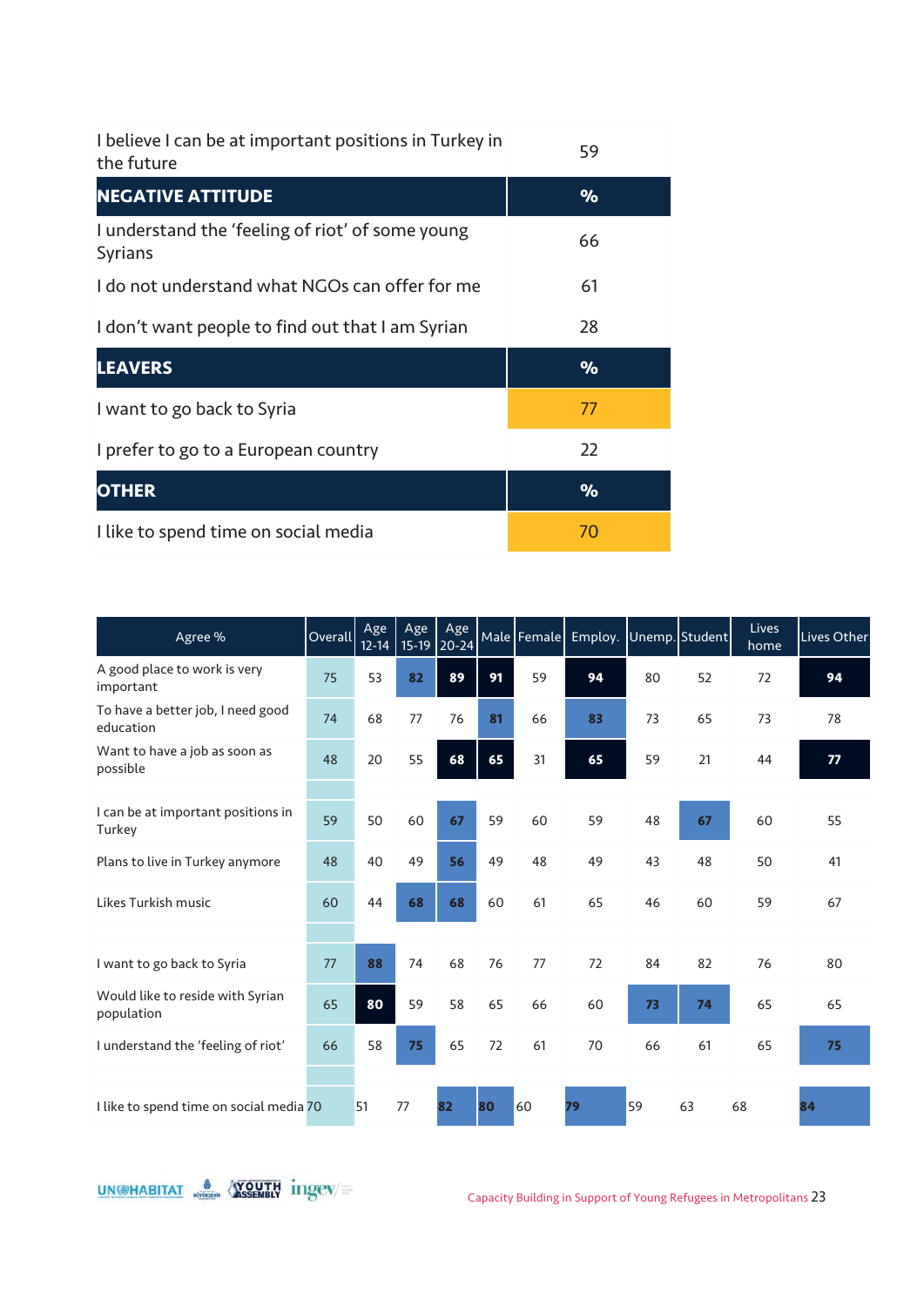### **PLANS FOR THE FUTURE**



# Where to Live in the Future

**54%** of the respondents are sure about their future settlement plans.

Where **35%** definitely wants to go back to Syria.

**37%** is undecided between at least two countries

UN@HABITAT & YOUTH ingev/=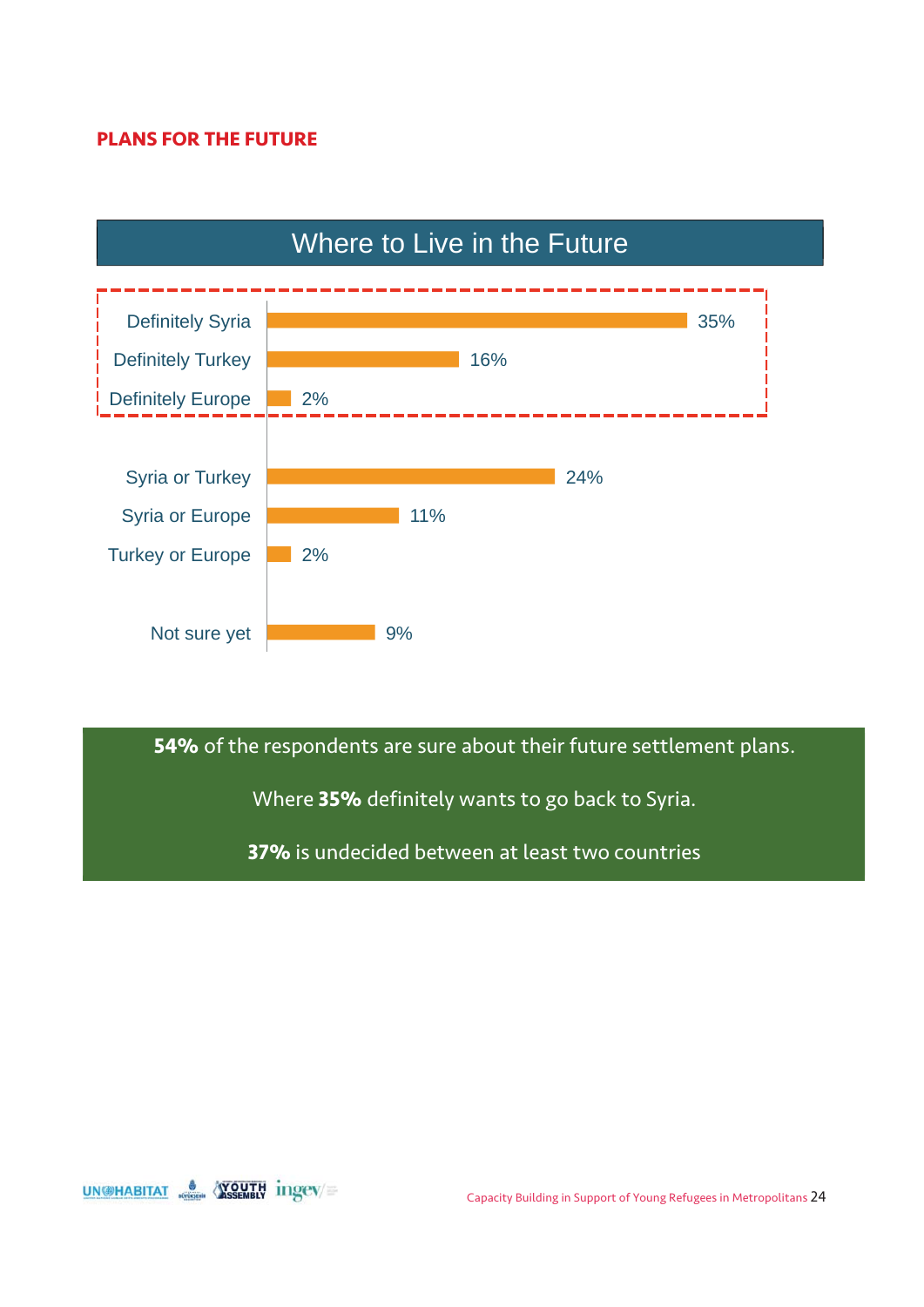### **OUTCOMES**

- $\cdot \cdot$  The majority of our respondents (82%) between the ages of 12-24 were bachelors.
- ◆ Majority of the respondents were students while they were living in Syria. As the consequence of the crisis, and their status as urban refugees, nearly half of them (47%) joined the city's labor market.
- Only 27% of the 73% can effort to continue his/her education since their settlement in Istanbul.
- Majority of our respondents (87%) live in deprived housing conditions, in fairly crowded homes. The average number of household is about 6.6 persons, and most do not have their own rooms.
- ❖ 40% of our respondents contribute to the household budget with the money they earn.
- Rates for educational services (schools, vocational education, etc.) are fairly low.
- $\cdot$  Important part of the respondents was not aware of the public or private supports provided by public institutions, local or international NGOs, or civil society. Only 22% of them received some kind of support. Lack of effective channels of information might be one of the causes for lower rates of awareness on the support mechanisms. Mainly the family members or friends informed respondents on the various support channels.
- Among the training/educational activities, Turkish Language education is the most popular one. Young Syrians in Istanbul are willing to learn Turkish. In addition to language skills, male respondents were also interested in vocational trainings.
- $\cdot$  In terms of their values family, religion, and traditions hold the first places while employment had secondary importance.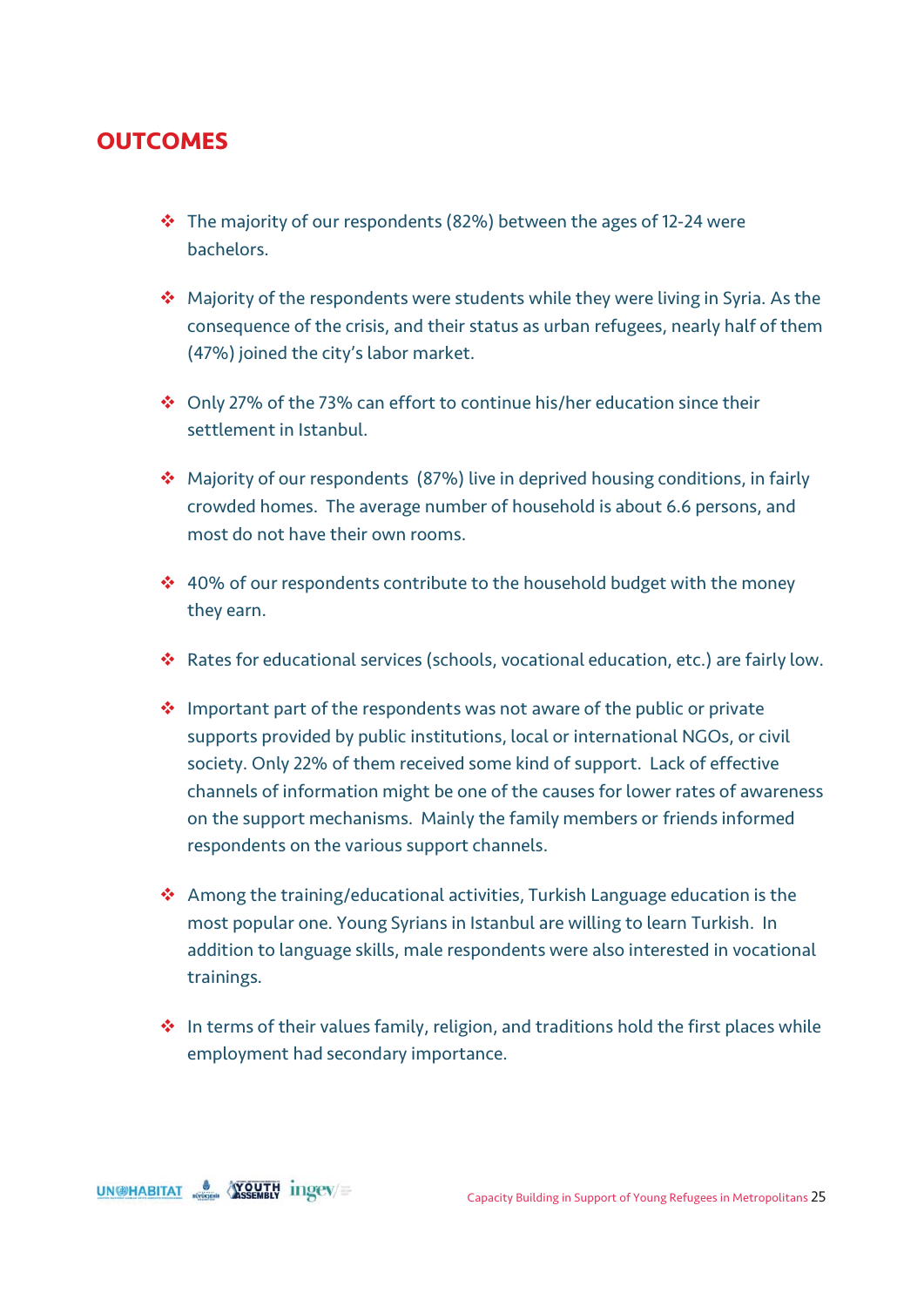### **OUTCOMES (CONT.)**

- ❖ Significant indicator for religious activities such as joining religious courses, etc address a need for centralized and regulated religious education for Syrian youth.
- An environment for nurturing young Syrians' own cultural and traditional values should be considered.
- ◆ A considerable size of the respondents is willing to go back to Syria when the conflict is over. The ratio decreases as the age increases.
- ◆ One fourth of the respondents are willing to establish their own business in Istanbul.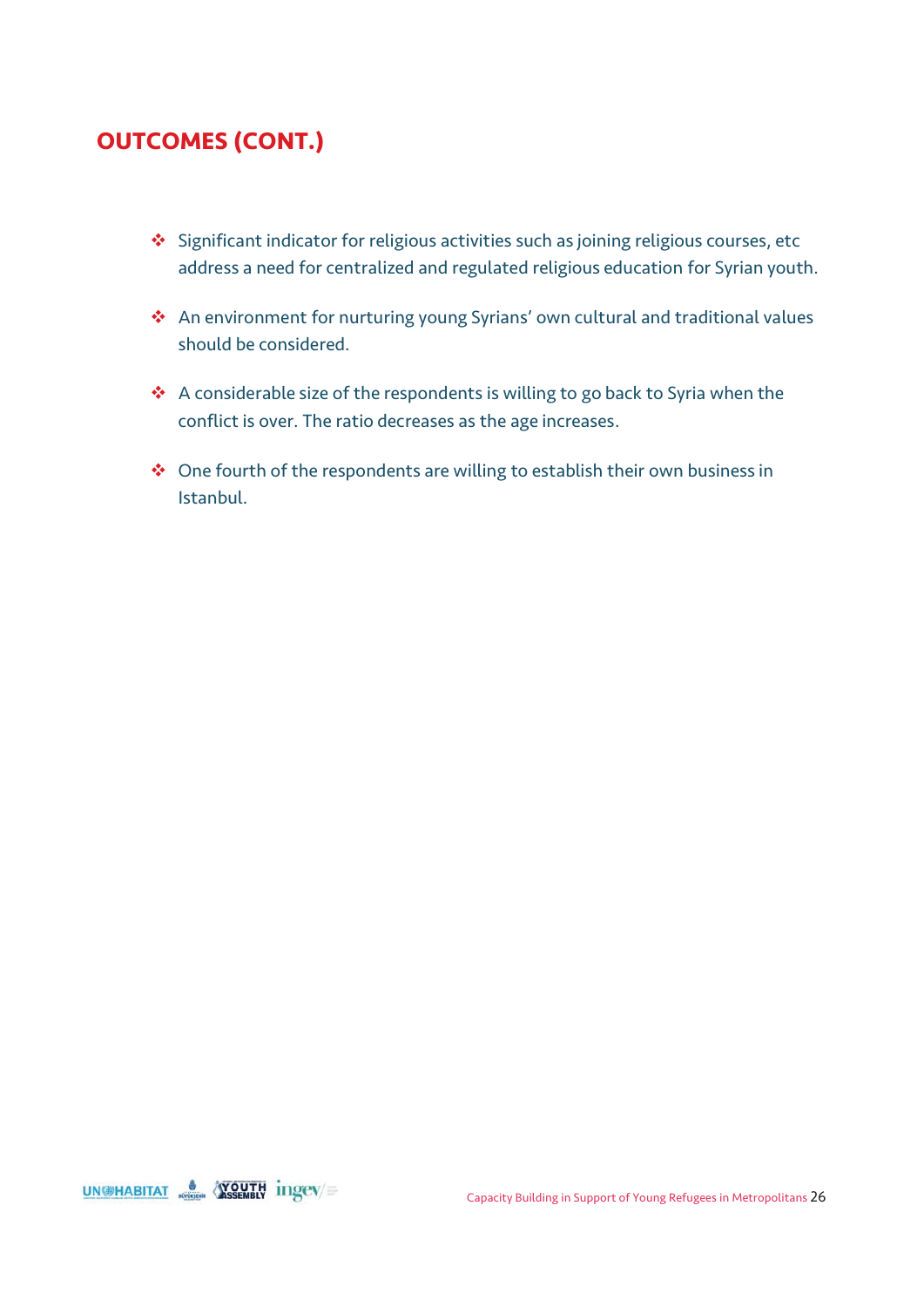### **EVALUATION**

The social integration of the refugee youth in major cities and metropolitans has its own challenges and requires the analysis of the concepts of "belonging, participation, inclusion, recognition, and legitimacy."<sup>5</sup> These concepts can be put in flesh and blood through effective implementation on language and cultural knowledge, employment and self-sufficiency, and housing. In that perspective our research sustains as a case study of the needs assessment of the young refugee community in Istanbul for delivering potential solutions of social integration both in local and global levels.

Young refugees, as one of the most vulnerable part of the disadvantaged groups along with women and children, often face similar challenges to those of the urban poor; however, they are further deprived by the inherent trauma and challenge of displacement from conflict that affect a person's sense of identity and power. $^6$  In our research we underlined mainly the issues and opportunities of the refugee youth living in a major city. We wanted to understand whom they were, what they used to do while they were in their own country, what they are doing right now as refugees, what are the challenges they encounter, how they are seeing their future in Istanbul, and finally how they want to perceive their goals for self-sufficiency.

Our findings demonstrate that the long-term accommodation of refugee youth in the major cities can typically occur through the creation of the necessary conditions and environment for job opportunities through entrepreneurship and employment while enhancing existing systems of education and innovation, and promoting social cohesion and community integration initiatives at the community, private sector and municipal levels. Young refugees (Syrians in our case) need to feel that society they live in has a place for them. They need to feel that they have a voice, that their presence matters, and that in the face of a new life, their future is still within sight.

### Concluding Remarks and Suggestions

There is a serious effort among individuals, organizations, and corporations for developing and implementing solutions for the young refugees' employment, but the current level of initiatives is not adequate and not harmonized to meet this tumultuous challenge. To reach the scale required it is necessary that all the actors of the society work together to create more resilient communities and increase local capacity to prepare for, respond to, and recover from such crises. Accomplishing these feats, however, requires lending an attentive ear to the plight of young refugees, while empowering them with a real voice in shaping real decisions.

<sup>&</sup>lt;sup>5</sup> Jenson, J. (1998). Mapping Social Cohesion: The State of Canadian Research. CPRN Study No. F/03. Ottawa: Renouf Publishings.<br><sup>6</sup> Civen the refugees legally dubious positions, manusurben refugees are paid less than siti  $6$  Given the refugees legally dubious positions, many urban refugees are paid less than citizens of the country, leading to deprecation in wages and increasing unemployment among unskilled locals. As of Jan 15, 2016, Ministry board decided to the issuance of the work permits for the Syrian refugees under "temporary protection." The permit will facilitate the employment of the Syrian refugees within the limits of the set quotas. Ministry of Labor and Social Security is responsible from the issuance of the permits except for the temporary seasonal employment in agriculture. Refugees become eligible for work permit only after six months of residency. Regulation on working permits for refugees with "temporary protection." Ministry of Labor and Social Security. http://www.calismaizni.gov.tr/baskanlik/sikcasorulansorular/. Accessed 5 May 2016.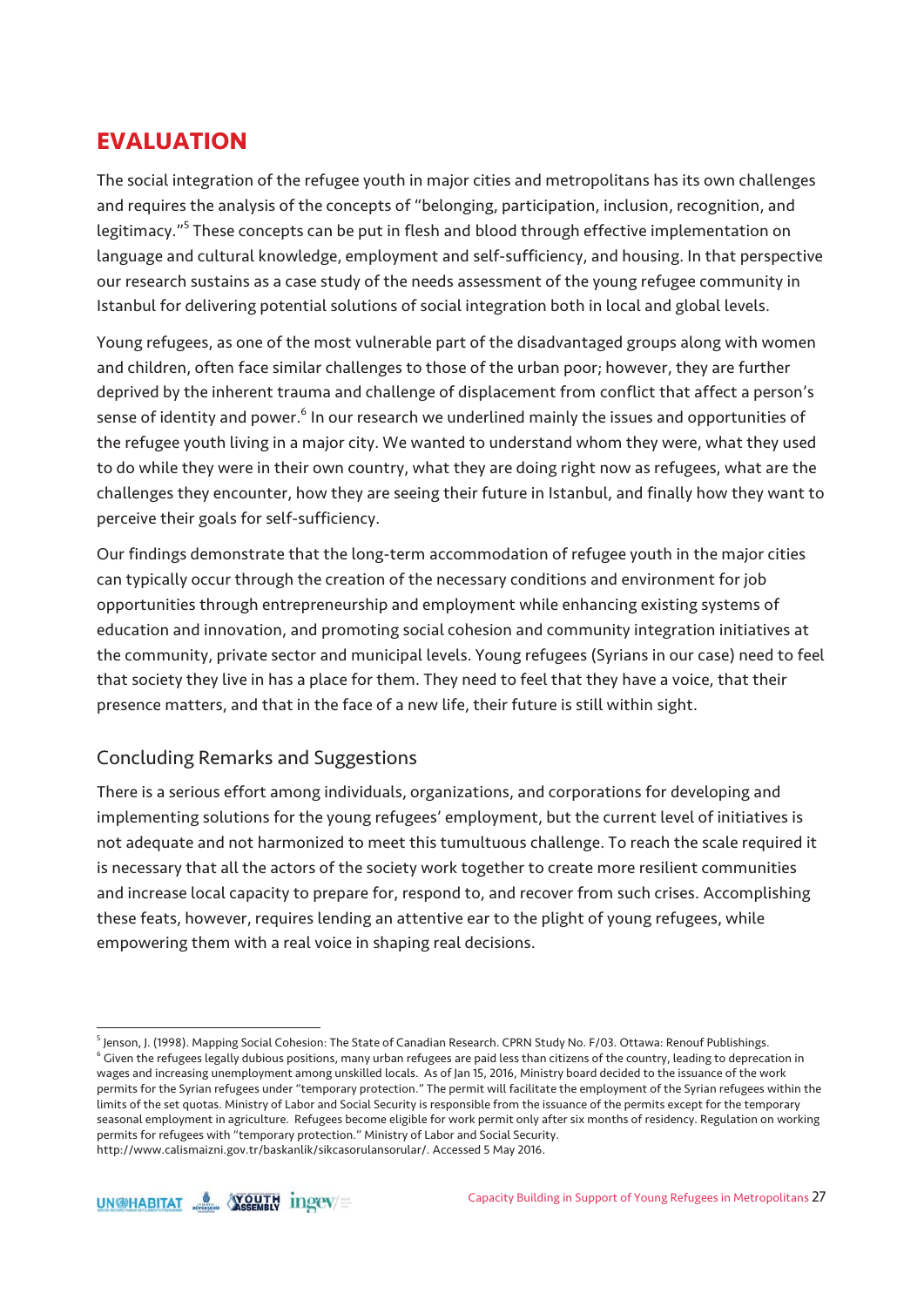- Empowering the representation of young refugees in youth councils that function on local, national, and international levels should be the first prerequisite. Especially local governments, or municipalities can initiate the formation or integration of such councils through their institutional capacity. Youth councils can be more effective in problem specification, looking for potential solutions, piloting those solutions, and scaling them where appropriate. Such effort would be more effective in producing solutions for various problems of vulnerable groups living in major cities like "young refugee women." An action plan needs to be developed through these councils on which the refugee youth will be represented. These councils can also serve as platforms to forge a strong voice for nonviolent change and get involved in deciding the shape of support programs that seek to help the young refugee community. A networking system should be empowered between the youth councils worldwide to better formulate solutions for social integration of young refugees and to exchange experience on global level.
- Education is probably one of the most critical issues for the young refugees who are trying to outlive in their new environment. Most of the young refugees encounter major changes in their daily routine. They are taken away from their schools, and as it was in this study of Syrian refugees, they are forced into the labor market, with ultimate low rates of formal education. Governments in national and local levels should work with private businesses to consider investing especially in non-formal education (entrepreneurship, special skills and vocational trainings) that can reach many youngsters who have dropped out of school and won't be going back. Through the need-based models, young refugees and other marginalized youth can get the critical skills that are in demand on the labor market. Both national and local governments need to create an environment and policies that would enable the building of skills through the non-formal educational models and the creation of jobs for empowering young refugees in the cities.
- Private companies must actively invest and be involved in finding and empowering young refugees, especially the young refugee women who might contribute to their labor force, suppliers, and even customers. Private sector has much to offer in terms of improving humanitarian response, from use of new technologies to expanding distribution networks, to more cost efficient delivery mechanisms, and even creating opportunities for entrepreneurship (training, mentoring, microfinance, and business incubation – through Refugee Innovation Centers, for example). In response to such level of employment crisis, fostering entrepreneurship might be seen as an additional way of allowing youth into the labor market and to promote job creation, which will contribute to the establishment of new enterprises, rather than fostering competition for jobs and driving down wages.<sup>7</sup>
- Municipalities in collaboration with private businesses have the potential to provide mechanisms that will foster innovation among the refugee youth. Innovation is about adapting to context. It is a methodology for change, often used in the private sector but which is, with few exceptions,

<sup>7</sup> Humanitarian Innovation Project by Oxford University, Refugee Studies Center. http://www.oxhip.org/about.